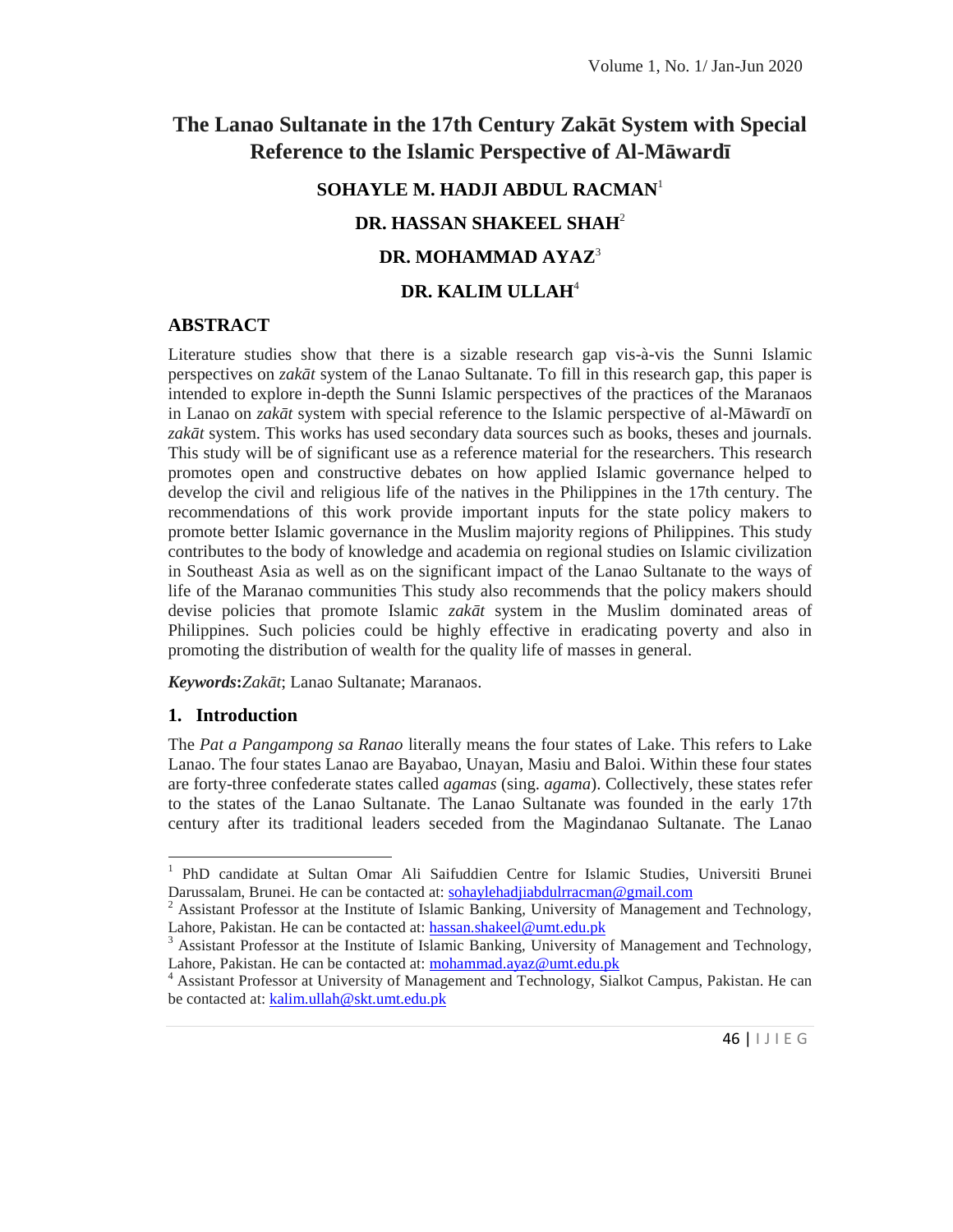Sultanate had the traditional laws i.e. the *taritib* and *igma* or the *adat* laws or traditional laws and Shari'ah (Islamic laws). The political structure of Lanao Sultanate was comprised of council of elders, house of board of advisers, the house of *bais* (titled ladies), *im ms* (prayer leaders), *kalis* (judges), *gurus* (teachers), *askars* (army), *pananalsilas* (genealogy experts), defence units headed by a *radia-laut* (naval and army commander)(Racman M. S., 2018) and the forty-three sultans who ruled the *pagawidan* (supported) states and *pagawid* (supporting) states. The supported states had fifteen sultans who were the executive bodies of the fifteen royal houses of the Lanao Sultanate. The *pagawid* (supporting) states had twenty-eight sultans who were governors called *m'babaya ko taritib* who were also the legislative bodies or law-makers or the houses of peers of the four states of Lanao. The Maranao *datus* of Lanao who founded the Lanao Sultanate were inspired by the Qur' nic teachings on establishing an Islamic leadership. The founders of the Lanao Sultanate quoted from Qur' nic verse which they translated into Maranao language, it says, "*Hay so miyamaratiyaya na onotiniyo so Allāh, onotiniyo so Rasulollah (s.aw.) nago so mga datu iyo. Okaka samok kano nandud kano ko kitabo o Allāh nago so sabdan o Nabi Mouhammad (s.a.w.).*" Meaning, "*O you who believe! Obey All h, and obey the Messenger (Muhammad), and those of you (Muslims) who are in authority. (And) If you differ in anything amongst yourselves, refer it to All h and His Messenger, if you believe in All h and in the Last Day. That is better and most suitable for final determination.*" It is clear that this quote is a Qur' nic verse i.e. (S rah An-Nis, 4:59(Macabando, Brief Hisstory of the Balindong Dynasty of the dominion state (Sultanate) of Pungampongan-a-Masiu, 2005).This means that Lanao *datus* who founded the Lanao Sultanate were aware of the mentioned above Qur' nic verse and its meaning which guided them in establishing the Lanao Sultanate.

## **2. The Foundation of Lanao Sultanate**

The Lanao Sultanate was founded when it separated from the Magindanao Sultanate during the preparation of the enthronement rites of Sultan Kudarat as sultan of Magindanao(Racman M. S., 2018). Sultan Kudarat began his reign as Sultan of Magindanao in 1616 CE, this date was based from Dutch source)Laarhoven, 1986(. Basing from the Dutch source as stated above, it is therefore, that the Lanao Sultanate was founded in 1616 CE, respectively.

The *taritib* and *igma* or *adat* law or traditional law of Lanao were the bases of leadership of the four states of Lanao, therefore, the *taritib* and *igma* of Lanao cannot be distorted and misused. During the foundation of Lanao Sultanate, its founders founded the fifteen *pagawidan* or superordinate sultanates and the twenty-eight *pagawid* or subordinate sultanates, they also revived the four states dividing the four states of Lanao and also the state's *barangay* (smaller community) divisions. They also categorized and determined the other administrative divisions of the four states of Lanao such as the *'ulam'*, *im ms, gurus*, *bais* (queens or sultana) and others(Racman S. H., n.a).

-Malay, and<br>ngitabo bore<br>ng has Arab-<br>47 | | J | E G There was no written agreement between the Lanao and Magindanao Sultanates on their separation due to the fact that the founders of both sultanates' descent lines sprang from Sharīf Kabunsuan. According to Shinzo Hayase, Sharīf Kabunsuan was an Arab-Malay, and Bae Angintabo was a Maranao from Malabang, Lanao(Hayase S. , 2007). Bae Angitabo bore Shar f Makaalang whose father was Shar f Kabunsuan. Hence, Shar f Makaalang has Arab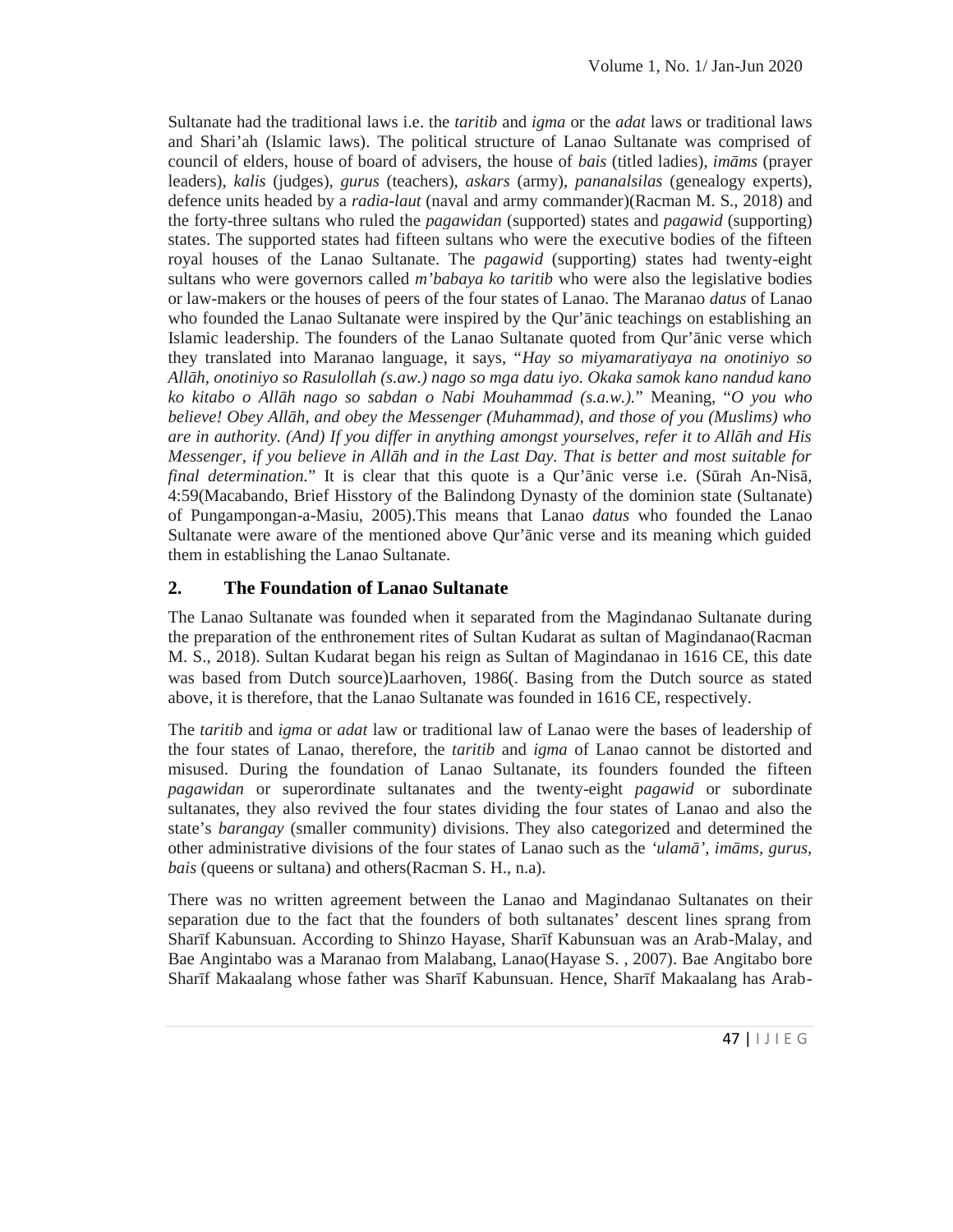Malay-Maranao blood. Shinzo Hayase states that Sharīf Makaalang reigned as a sultan of Magindanao in 1536 to 1556; he was succeeded by his son Shar f Bangkaya who reigned in Magindanao in 1536 to 1556; he was succeeded by his son Shar f Bangkaya who reigned in 1578-<br>1556 to 1578; then he was succeeded by his son Dimasangkay Adil who reigned in 1578-1596(Hayase S. , n.a).According to Cesar Adib Majul, Dimasangkay Adil was succeeded by Gugu Sarikula who was succeeded by Kapitan Laut Buisan, who was the youngest brother of both Dimasangkay Adil and [Gugu] Sarikula. Kapitan Laut Buisan reigned in 1597 to 1616/1619; then he was succeeded by Sultan Kudarat, a son of Kapitan Laut Buisan. Sultan Kudarat reigned in 1616/1619 to 1671(al. C. A., 1974).

The Lanao Sultanate did not separate its naval and military power from the Magindanao Sultanate. The Lanao Sultanate provided Iranon people who were Maranaos living in the seacoasts of Mindanao and Maranao men from the mainland of the four states of Lanao to the Magindanao Sultanate to form a naval and military forces in their fleet(Racman S. H., n.a).The Magindanao Sultanate was governed by the Maranao tribe since the reign of Shar f Makaalang  $(1536-1556)$  and until the  $20<sup>th</sup>$  century. Shar f Makaalang was the 1st Maranao sultan of Magindanao. He was succeeded by his son, Shar f Bangkaya (1556 -1578), who was succeeded by his son, Dimasangkay Adil (1578-1596), who was succeeded by his brother, Gugu Sarikula (1596-1597) who was succeeded by his younger brother, Kapitan Laut Buisan (1597-1616), who was then succeeded by his son, Sultan Kudarat (1616-1671). Dimasangkay Adil, Gugu Sarikula, and Kapitan Laut Buisan were sons of Shar f Bangkaya from his three Adil, Gugu Sarikula, and Kapitan Laut Buisan were sons of Shar f Bangkaya from his three<br>wives. These sultans were all descendants of Bae Angintabo and Shar f Kabunsuan who was the first Arab-Malay sultan of Magindanao. The legitimate traditional sultans who ruled the the first Arab-Malay sultan of Magindanao. The legitimate traditional sultans who ruled the Magindanao Sultanate from the 17<sup>th</sup> century until the 20<sup>th</sup> century were descendants of Bae Angintabo and Sharīf Kabunsuan, the founder of Magindanao Sultanate (*Ibid*., p. 212). states that Sthar f Makaalang reigned as a sultan of<br>states that Shar f Bangkaya who reigned in<br>secoceded by his son Shar f Bangkaya who reigned in<br>1784-<br>m Adib Majul, Dirmasangkay Adil who reigned in 1578-<br>rakinklal. Kapi Gugu Sarikula who was succeeded by Kapitan Laut Buisan, who was the youngest both Dimasangkay Adil and [Gugu] Sarikula. Kapitan Laut Buisan reigned in 1616/1619; then he was succeeded by Sultan Kudarat, a son of Kapitan La alang (1536-1556) and until the  $20^{\text{th}}$  century. Shar f Makaalang was the 1st Maranao of Magindanao. He was succeeded by his son, Shar f Bangkaya (1556 -1578), who was ded by his son, Dimasangkay Adil (1578-1596), who

The Lanao Sultanate is located in Lanao del Sur today. There are four provinces that surround Lanao del Sur, namely, (1) Lanao del Norte in the northwest, (2) Bukidnon in the east, (3) Magindanao, and (4) Cotabato in the south. Lanao del Sur is bordered by Illana Bay to the southwest. It is teemed with hills and volcanoes, and endowed with green forests, wild life, flora and fauna. Majority of its land area is covered in thick forests. Its area is further divided into production forest and agricultural land (2,540.7 km2), and alienable and disposable land, which include land area for production, protected areas, and land areas for development)Republic of the Philippines, 2017 .(The map of the Philippines below shows the location of Lanao Sultanate in the Southern part of Philippines in Mindanao Island. ntabo and Shar f Kabunsuan, the founder of Magindanao Sultanate (*Ibid.*, p. 212).<br>
Lanao Sultanate is located in Lanao del Sur today. There are four provinces that surround<br>  $D$  of  $D$  Bux, namely, (1) Lanao del Norte in



Figure 1: The Map of Mindanao in Southern Philippines.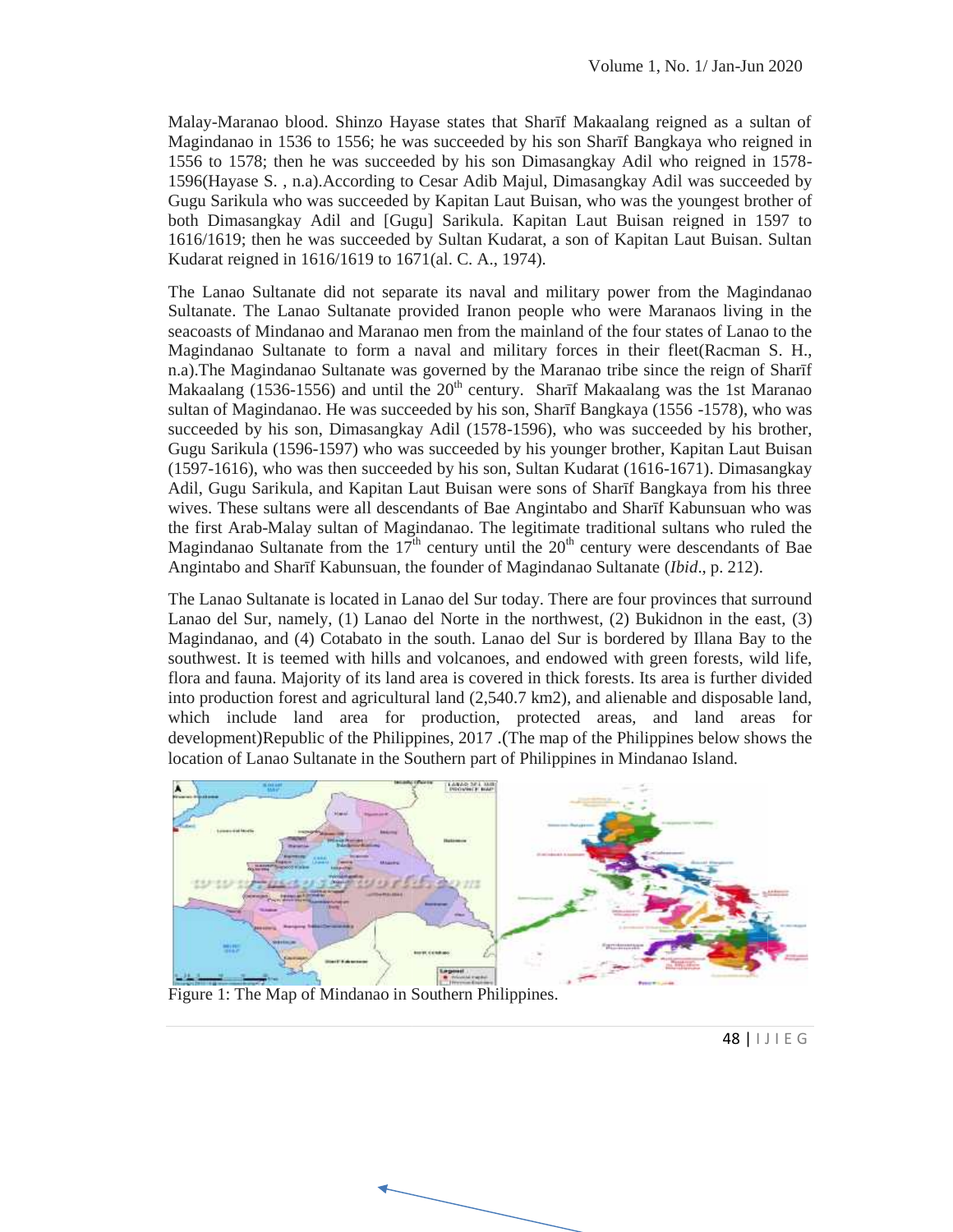## **2.1. Characteristics of Lanao Sultanate**

The leadership style of Lanao Sultanate is a "collective leadership in order to promote unity and strong brotherhood and the equality of the Maranaos. It is also a consultative Monarchy… which is equivalent to Monarchical Democracy…" The Lanao Sultanate was divided into division and each division was then divided into sub-division. There were fifteen sultanates which were ruled by fifteen *panoroganans*. *Panoroganans* were sultans from the fifteen *pagawidan* (supported) states. The division and sub-division of the Lanao Sultanate were ruled by the twenty-eight sultans from the twenty-eight *pagawid* (supporting) states. The sultans from *pagawidan* and *pagawid* states were inter-dependent on one another based on Lanao *taritib* and *igma*(Macabando, Bried History of the Maranao Mineanao, Maranao Salsila (Genealogy), 2008)

The Lanao Sultanate was ruled by the fifteen *pagawidan* (supported) sultans of the fifteen royal houses. These sultans assume the authority, powers, control and supervision over their respective *pangampong* (sultanate). The fifteen supported sultans of the fifteen royal houses were being assisted by the twenty-eight houses of peers or policy or law-makers from the twenty-eight *pagawid* (supporting) states. The main function of the houses of peers is "to legislate local customs, traditions and laws but subject to the joint concurrence of the royal houses, council of elders and the board of advisers."<sup>1</sup> The council of elders and the boards of advisers are both advisers to the royal houses and the houses of peers.<sup>2</sup> The decision-making process in the Lanao Sultanate is not a monopoly of the sultans but it is based on the consensus of the council of elders and the boards of advisers and other traditional leaders of different *agamas*.

| Suku or<br><b>District</b> | Founding<br>Ancestors                        | The 15 Superordinate<br>Sultanates/Pagawidan/<br><b>Executive Bodies</b>                                                                 | Current<br>Locations      | The 28 Subordinate<br><b>Sultanates</b><br>/ <i>Pagawid</i> /Legislative<br>Bodies/M'babaya ko taritib/<br>Governors                                                             | Current<br>Locations                                                            |
|----------------------------|----------------------------------------------|------------------------------------------------------------------------------------------------------------------------------------------|---------------------------|----------------------------------------------------------------------------------------------------------------------------------------------------------------------------------|---------------------------------------------------------------------------------|
| Poona-<br>Bayabao          | Umbaor                                       | 1. Bansayan of Sultan<br><b>Umparo</b><br>2. Taporog of Sultan<br>Amid-bunol<br>3. Rogan of Sultan<br>Aribo                              | Poona-<br>Bayabao         | 1. Talagian of Sultan Sheik<br>2. Bubong of Sultan<br>Omilang<br><b>3. Bualan of Sultan Onawal</b><br>4. Lumbak-a-inged in<br><b>Sisianun of Sultan Ayonga</b>                   | Poona-<br>Bayabao                                                               |
| Lumba-<br>Bayabao          | a. Apha<br>b. Okoda<br>c. Ibango<br>d. Digoa | 4. Borocot of Sultan<br>Apha<br>5. Minitupad of Sultan<br>Okoda<br>6. Maribo of Sultan<br><b>Ibango</b><br>7. Bacolod of Sultan<br>Digoa | Lumba-<br>Bayabao         | 5. Galawan of Sultan<br>Domaraag<br><b>6. Botod of Sultan</b><br><b>Dikaizadan</b><br>7. Taluan of Sultan Alapang<br>8. Maguing of Sultan<br><b>Mamintal</b>                     | $a.$ Lumba-<br>Bayabao,<br>$h$ . Wao                                            |
| Mala-<br>Bayabao           | <b>Ottowa</b>                                | 8. Ramain of Sultan<br>Acari<br>9. Ditsaan of Sultan<br>Olok                                                                             | Ramain-<br><b>Ditsaan</b> | 9. Marawi of Sultan Gomisa<br>10. Marantao of Sultan<br><b>Gomising</b><br>11. Buadipuso-Buntong of<br><b>Sultan Macadiar</b><br>12. Antanga-Didagun of<br><b>Sultan Mayaman</b> | a. Marawi<br><b>b.</b> Marantao<br>c. Ramain-<br><b>Ditsaan</b><br>d. Saguiaran |

Table 01: The Lanao Sultanate's Geo-Political Divisions

<sup>1</sup>*Ibid*., p. 19. <sup>2</sup>*Ibid*., p. 19.

|<br>|-<br>| 1 J | E G<br>|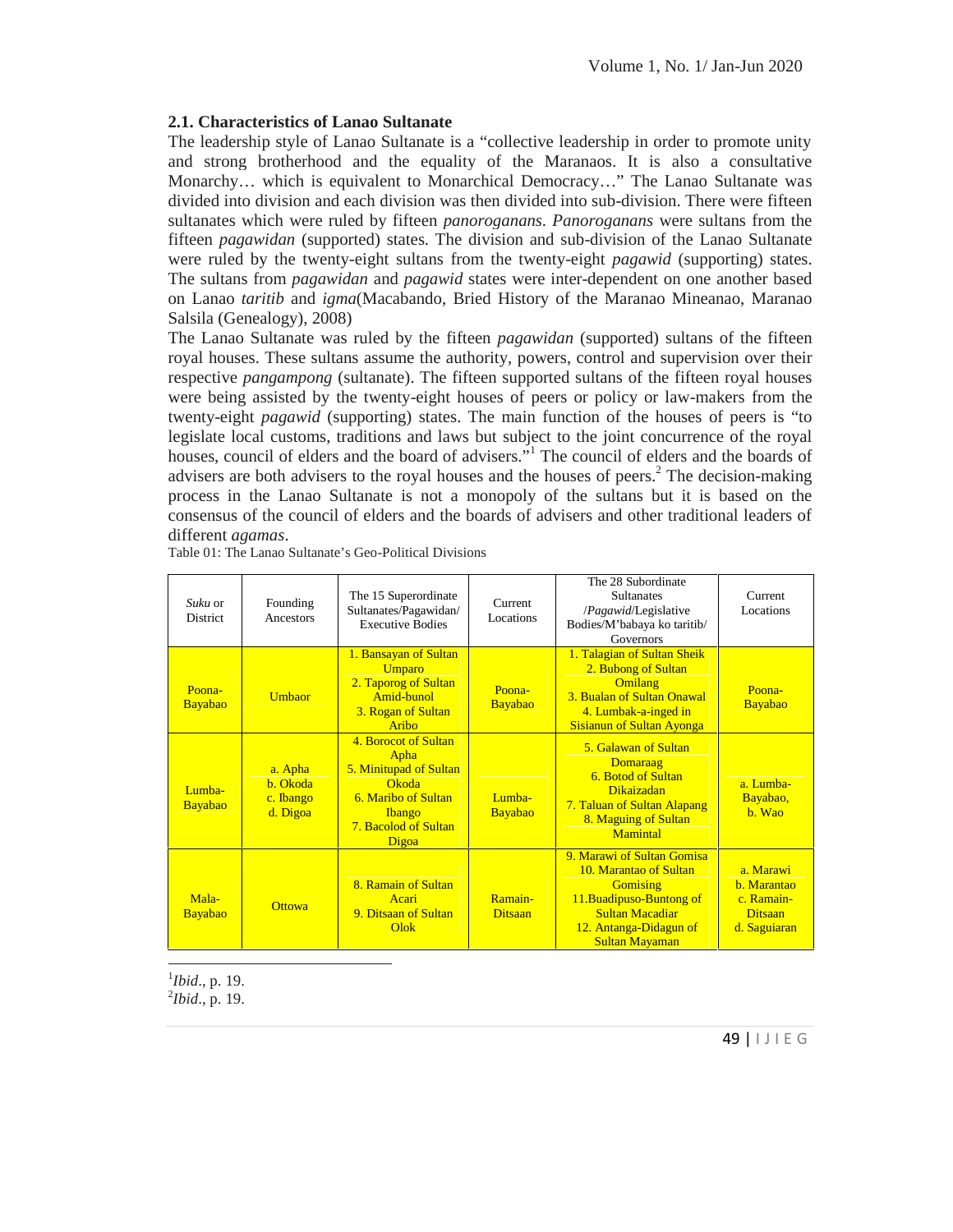|                                      |                    |                                                                                                                        | 2. PANGAMPONG/STATE OF UNAYAN             |                                                                                                                                                                                                                   |                                                         |
|--------------------------------------|--------------------|------------------------------------------------------------------------------------------------------------------------|-------------------------------------------|-------------------------------------------------------------------------------------------------------------------------------------------------------------------------------------------------------------------|---------------------------------------------------------|
| <b>Butig</b>                         | <b>Barakat</b>     | 10. Butig in the East<br><b>Unayan of Sultan</b><br><b>Barakat</b>                                                     | <b>Butig</b>                              | 13. Ragayan of Sultan<br><b>Didaitun</b><br>14. Timbab of Sultan Subor<br>15. Malalis of Sultan<br>Labiolan<br>16. Dolangan of Sultan<br>Ditucalan                                                                | <b>Butig</b>                                            |
| Domalon-<br>dong                     | <b>Borowa</b>      | 11. Pagayawan in the<br>West Unayan of<br>Sultan Arobiro<br>12. Bayang in the<br>West Unayan of<br><b>Sultan Diwan</b> | a. Pagayawan<br>b. Tatariken<br>c. Bayang | 17. Binidayan of Sultan<br><b>Baudi</b><br>18. Pualas of Sultan<br>Lawango<br>19. Padas of Sultan Sandab<br>20. Boribid of Sultan<br>Matanog II                                                                   | a. Binidayan<br>b. Pualas<br>c. Tubaran<br>d. Tatariken |
|                                      |                    |                                                                                                                        | 3. PANGAMPONG/STATE OF MASIU              |                                                                                                                                                                                                                   |                                                         |
| <b>East Masiu</b><br>& West<br>Masiu | Balindong<br>R'sar | 13. Sultanate of Masiu<br>of Sultan Racmatullah<br>14. Datu-a-Kabugatan<br>of Masiu of Datu<br>Dialaloden              | Taraka                                    | 21. Lumasa of Sultan<br>Cadayon<br>22. Malungun of Sultan<br>Madayao<br>23. Pitakes of Sultan Abagat<br>24. Lima-inged/five county:<br>Wato; Tugaya; Kalawi-<br>Bacolod; Madalum and<br>Madamba of Sultan Pondag. | a. Bacolod<br>b. Taraka<br>c. Balindong<br>d. Madalum   |
|                                      |                    |                                                                                                                        | 4. PANGAMPONG/STATE OF BALOI              |                                                                                                                                                                                                                   |                                                         |
| <b>Baloi</b>                         | Alanak             | 15. Baloi of Sultan<br>Alanak                                                                                          | <b>Baloi</b>                              | 25. Basagad of Papas Sultan<br>Anas<br>26. Matampay of Sultan<br>Radiali<br>27. Kabasagan of Sultan<br>Atongao<br>28. Lumbak of Bae-sa-<br>Lumbak                                                                 | a.Baloi<br>b.Matunggao<br>c.Baloi<br>d.Baloi            |

achain S. H.,<br>ttes. Each of<br>rs who were<br>50 |  $1 \cup 1 \in G$ The chart below shows the confederate states of Lanao. There are four major states of the Lanao Sultanate i.e. Unayan, Masiu, Bayabao and Baloi. The ruling clans of each state traced their line of ancestry from Sharīf Kabunsuan. The State of Bayabao has three *sukus* (districts) namely, Poona-Bayabao, Lumba-Bayabao, and Mala-Bayabao. In total, the three districts of Bayabao has nine *panoroganan*/superordinate sultanates (executive bodies) and twelve subordinate sultanates (legislative bodies). Bayabao was the largest state in terms of number of its executive and legislative bodies combined. Masiu was divided into the East and the West Masiu. Masiu has only two *panoroganan*/superordinate sultanates (executive bodies) and four subordinate sultanates or legislative bodies. It was the 3rd largest state in terms of number of its executive and legislative bodies combined. Unayan has two districts namely Butig and Domalondong. Unayan has three *panoroganan*/superordinate sultanates (executive bodies) and eight subordinate sultanates (legislative bodies). It was the 2nd to the largest state in terms of number of its executive and legislative bodies combined. Baloi has no district. It is at the same time a *panoroganan*/superordinate sultanate, and has an executive body. Baloi has four subordinate sultanates (legislative bodies). It was the smallest state(Racman S. H., n.a).The legislative bodies refer to the twenty-eight *pagawid* (supporting) states. Each of these states has *m'babaya ko taritib* or law-making bodies or the houses of peers who were governors and were also sultans of the twenty-eight supporting states.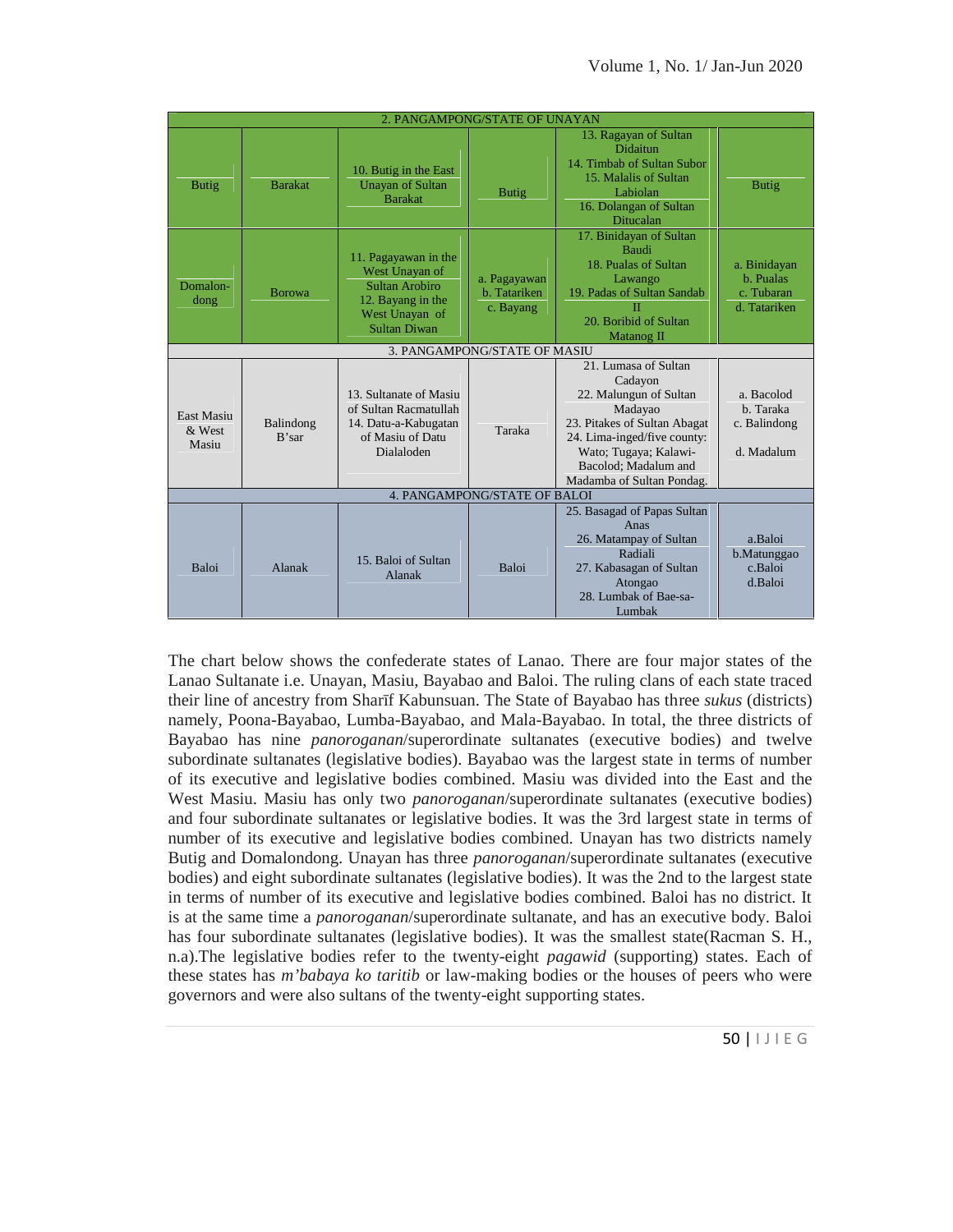The Lanao Sultanate has also the house of *'ulam'* (learned scholars). The *'ulam'* were the legal and religious advisers and judges of the Lanao Sultanate. The Lanao Sultanate has the house of the four landmark sultanates, the house of the ladies which consists of *bai, bai-alabi and potri-maamor*. It has also *gurus*, *im ms*, andgenealogists who kept the genealogy of the Lanao ruling clans. During the Spanish period, the Lanao Sultanate had *askars* or peace keeping force who maintain peace and order in Lanao; it had also military and naval forces which then regularly joining the naval forces of the Magindanao and Sulu Sultanate. These joint forces were intended for military expeditions against the Spanish forces and military bases in the Islands of Visayas and Luzon. The Spanish forces were composed of Spanish men and Christianized Filipinos from the Islands of Visayas and Luzon. The Spanish leaders used the Christianised Filipinos in their policy of wars against the Muslim people in Mindanao whom they called Moro(Racman M. S., n.a).

The Christianized Filipinos were used by the Spanish to invade the territory of the Maranaos and other Muslim tribes in the Philippines. Mamitua Saber narrates that the Spaniards colonial forces pursued military, and spiritual campaigns towards the Maranao people in the shores of Lake Lanao. It was in April 4, 1639, when a Spanish conquistador Corcuera sent the first Spanish expedition to the Maranao inhabitants of Lake Lanao areas. This expedition was composed of Spaniards and hundreds of troops of Boholanos who were native people from the island of Bohol in Visayas which is located in the central part of the Philippines. These campaigns were jointly commanded by Captain Francisco de Atienza and a Portuguese Recollect missionary, Fray Agustin de San Pedro. Atienza and San Pedro managed to entering alliance with some of the chiefs or *datus* of Lanao. In 1640, Corcuera sent Don Pedro Bermudes Castro to Lake Lanao. Don Pedro Bermudes Castro established a garrison to establish the Spanish sovereignty in the areas of the Maranao people in Lanao. Later on, the Maranaos became suspicious and were alarmed by the threat of subjugation, hence, they drove back the Spaniards to the coastal town in Mindanao. They also burned the Spanish installations in Lake Lanao. After this incident, the Spanish forces never return to the Maranao areas in Lake Lanao for over 250 years. According to Mamitua Saber, "the Maranao people maintained their independent nation under the *pangampong* (state or sultanate) organization which was free from European domination."(Saber, 1980).

When the Americans came to the Philippines, they fought against the Spanish forces in the Philippines for political control and power over the Philippines. According to Helen R. Tubangui, et al., the war between the United States of America and Spain ended after signing of the Treaty of Paris which was signed in December 10, 1898. Spain ceded the Philippines to the United States of America which it paid \$20,000,000 to Spain to compensate for the cost of infrastructure which Spain has done to the Philippines(al. R. H., 1982). In the 19th century, the Maranaos were again struggling to resist another superior force, the Americans, and then later, the Japanese who came during the Word War II. If these superior forces did not come to Philippines, it is likely that the fate of the Maranaos would be still under the sultanate system of government today.

#### **2.2. The Socio-Political and Religious Structure of the People of Lanao Sultanate**

nate<br>lations might<br>gnificance in<br>51 | | J | E G According to Mamitua Saber and Mauyag M. Tamano, "some tentative formulations might be stated about the narrow gaps between ranks and prestiges for their significance in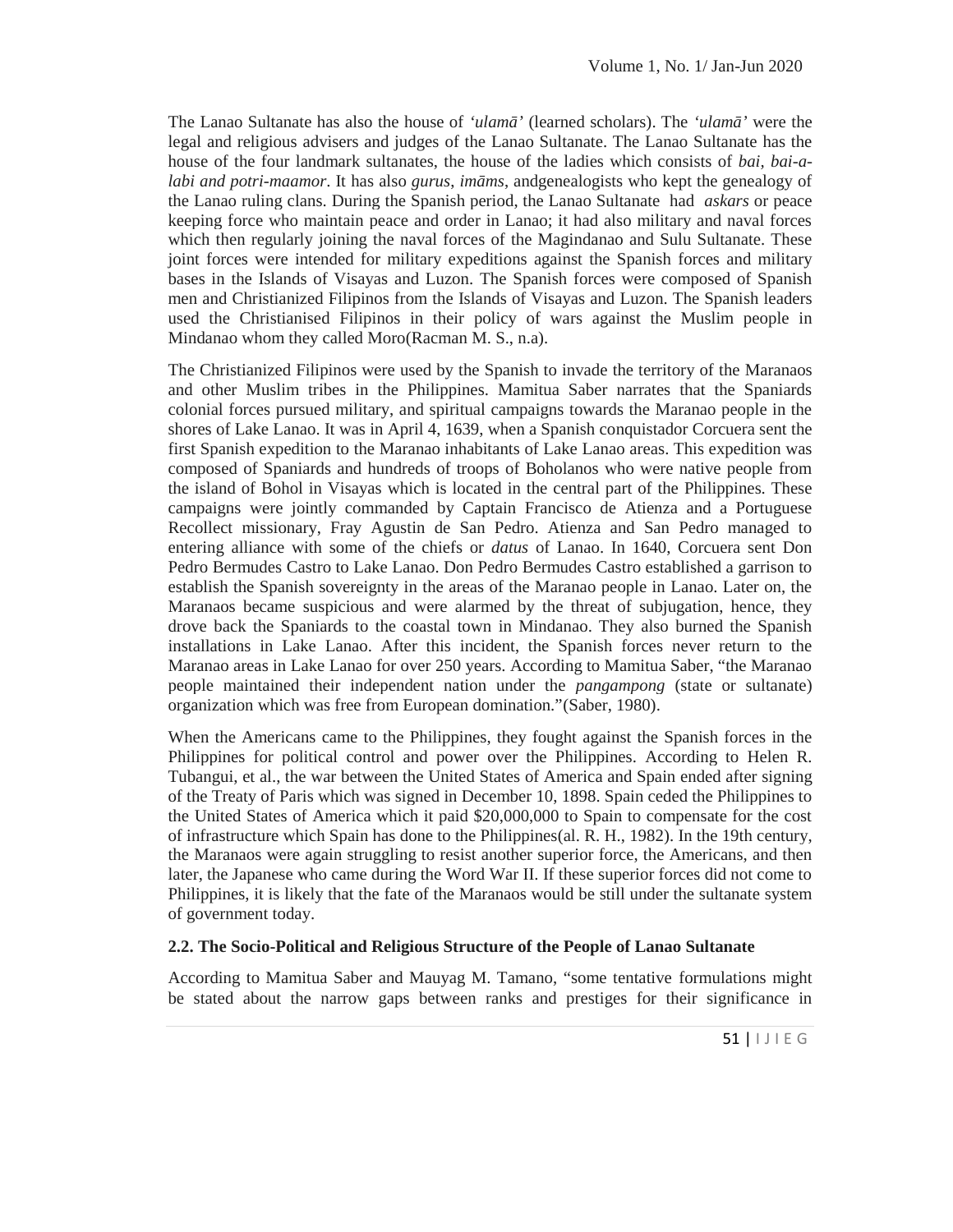behavioural relationships. Although an individual generally derives his prestige from his kin group status, there is a categorical ladder of individual ranks."(Tamano M. S., 1985). These ranks can be observed within the Lanao Sultanate's communities, as follow:

1. A *pagawidan* sultan: a highest rank, even higher than *pagawid* sultan.

2. A minor *pagawidan*: a titled man, a rank higher than a minor *pagawid* titled man.

3. A *pagawidan* non-titled man, a social rank higher than a *pagawid* nontitled man.

4. The rank of male enjoys is higher than that of the female.

5. The rank of adults is higher than children.

6. The rank of slaves is the lowest rank.

This categorical ladder of individual ranks in Maranao societies in Lanao Sultanate shows that there was a social hierarchy between individuals in terms of social status, age, gender, ancestral origin or descent lines, particularly in terms of whether a person is from the *pagawidan* and *pagawid* clans or not.

The *pagawidan* sultans and their followers occupied fifteen *pagawidan* (supported) states, and the *pagawid* sultans and their followers occupied twenty-eight *pagawid* (supporting) states. At that time, there were fifteen *pagawidan* clans, and twenty-eight *pagawid* ruling clans of four states of Lanao. There was also *lipongan*, the lowest organizational stratum in the four states of Lanao(Madale T. N., 2002). Mamitua Saber and Mauyag M. Tamano state that, "with the Moriatao Balindong (descendants of Balindong) as the capital, the Taraka District territory (where the sultan of Masiu still maintains his influence even after the succession of communities in West Masiu)" has been divided into *lipongan* groups [of] villages." The class of the members of *lipongan* was lower compared to that of the members of Moriatao Balindong. Individuals or groups who established a separate mosque gained an autonomous status. In the past, the *lipongans* in Taraka were called *agamas*. Mamitua Saber and Mauyag M. Tamano explain that in Taraka, each community rendered service to the ruling class in the following manners:

Lipongan A- which refused to be regarded as a *lipongan* due to a relatively better social status, "voluntarily" answered the utility needs of the two ruling classes. In times of war they gave military protections for the Sultanate. They were a warrior class.

Lipongan B- also of better status, kept the yellow and green royal flags of the sultan and his heir-apparent.

Lipongan C- of relatively lower status, was composed of fishermen and land tillers who gave tributes out of their produce to the rulers and their families. They also served as warriors.

Lipongan D- were carpenters and artisans charged with the construction and repair of the royal houses and the furnishing of a royal litter called *osonan* during enthronement, wedding, and funeral ceremonies.

Lipongan E- were "light-keepers" who illuminated the royal houses during social and ceremonial gatherings.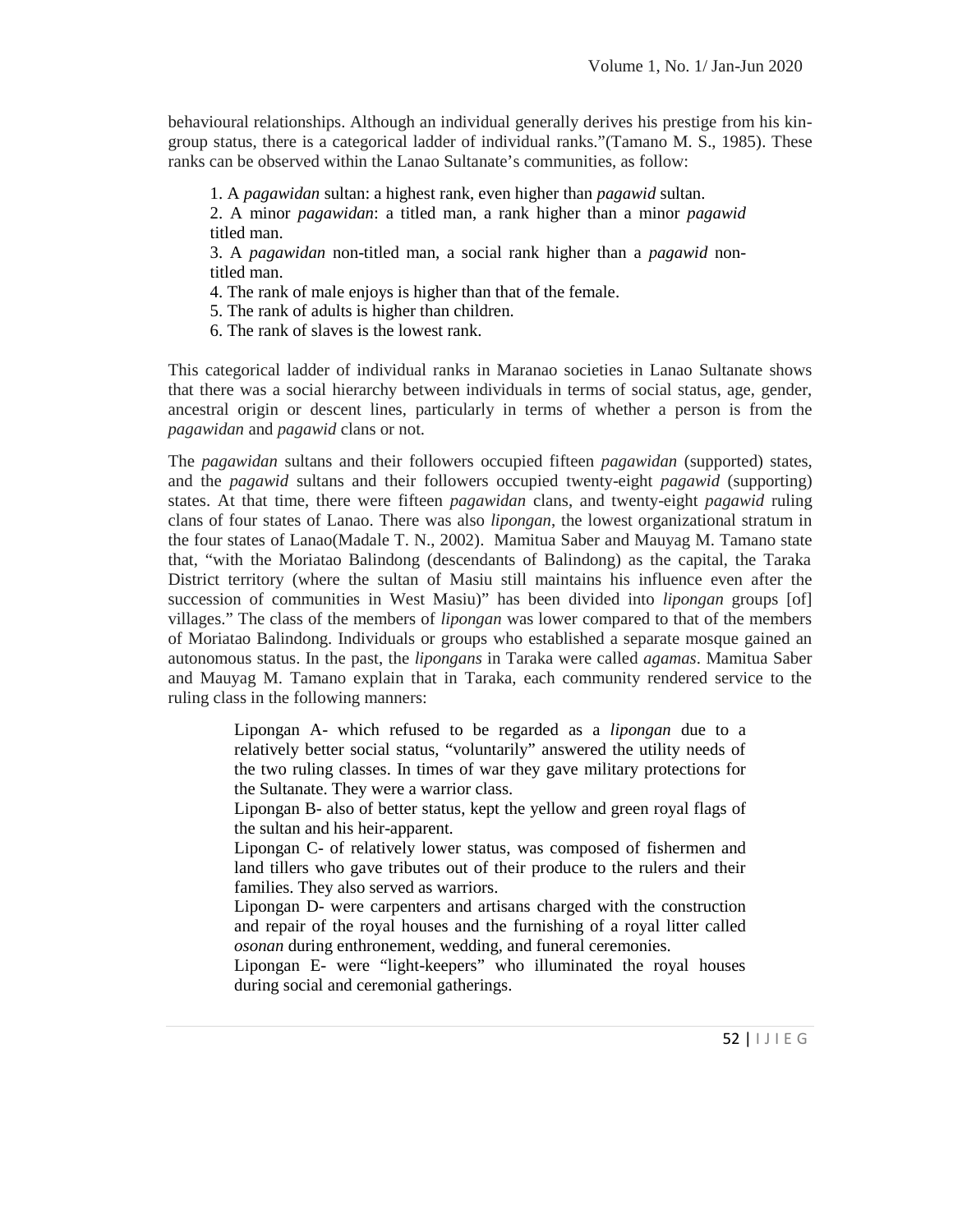Lipongan F- maintained the environmental arrangement and sanitary conditions of the royal houses' premises.

Lipongan G- were charged with the work of replacing the worn out or termite-eaten huge posts of the royal houses.

Lipongan H- kept the fishing equipments of the sultan and his heir apparent.

Lipongan I- carried the *osonan* litter during royal funerals(Tamano M. S., n.a).

The sultanate of Taraka was the capital state of Masiu which was one of the four states of Lanao. The different *lipongans* in Taraka assumed various functions and roles, respectively. These different functions of the state of Taraka were delegated to people based on their social status. We see different levels of hierarchy among the citizens of the state. The fifteen *pagawidan* clans, and the twenty-eight *pagawid* clans were ruling the four states of Lanao.

#### **2.4. The Descent Line Divisions and Hierarchies in the Four States of Lanao along with the Divisions of their Right to Place and Titles.**

The Figure 3 below illustrates the descent line divisions and hierarchies in the *Pat a Pangampong sa Ranao* (four states of Lanao, the Lake Lanao) along with the divisions of their right to place and titles. Figure 3 shows that the four *datus* who were brothers who founded the *Pat a Pangampong sa Ranao*, namely Dimaampao Kalinan, the founder of Unayan/Marogong, Batara [Di] kilaten, the founder of Masiu/Maganding, Butuanen Kalinan, the founder of Bayabao/Dagodob, and Amerogong Topaan, the founder of Baloi/Mimbisa. These *datus* were descendants of Raja Indarapatra of Sumatra. Other *datus* namely Pascan of Unayan, Amiyalongan Simban of Masiu, and Popawan of Bayabao created the boundaries of the Four States of Lanao as part of its *taritib* (order). The descendants of these *datus* had intermarried with the descendants of Shar f Kabunsuan and Shar f Alawi. The descendants of Pascan were Dozonan of East Unayan and Matanog of West Unayan. The descendants of Dozonan were Dianaton [Naim] of Butig and Domalondong. The descendants of Matanog were Arobiro of Pagayawan and Diwan of Bayang. Butig and Domalondong of East Unayan had four law-makers composed of four sultans while Pagayawan and Bayang of West Unayan had four law-makers composed of four sultans as well.

r angampong<br>ad four law-<br>n elders, the<br>nd organized<br>53 |  $1 \cup 1 \in G$ The descendant of Amialongan Simban of Masiu was Balindong B'sar. Masiu had four law makers composed of four sultans. The descendants of Popawan of Bayabao were Borawasan of Mala-Bayabao, Gimbaolan of Poona-Bayabao, and Maniri of Lumba-Bayabao. Simbaan Akari/Acari of Ramain and Datu Olok of Ditsaan were descendants of Borawasan of Mala- Bayabao. Ramain and Ditsaan of Mala-Bayabao had four law-makers composed of four sultans. The descendants of Gimbaolan of Poona-Bayabao were Datu Palawan of Bansayan, Datu Aribo of Rogan, and Datu Benol of Taporog. Bansayan, Rogan and Taporog of Poona- Bayabao had four law-makers composed of four sultans. The descendants of Maniri of Lumba-Bayabao were Okoda of Minitupad, Ibango of Maribo, Digoa of Bacolod, and Apha of Borokhot/Borokot. Minitupad, Maribo, Bacolod and Apha of Lumba-Bayabao had four law-makers composed of four sultans. The descendant of Butuanun Kalinan of Pangampong of Bayabao was Alanak who founded the Pangampong of Baloi, of which, it had four law makers composed of four sultans. Figure 3 also shows the relationship between elders, the *datus* and *bais* governed the *agamas* (villages/community). The elders guarded and organized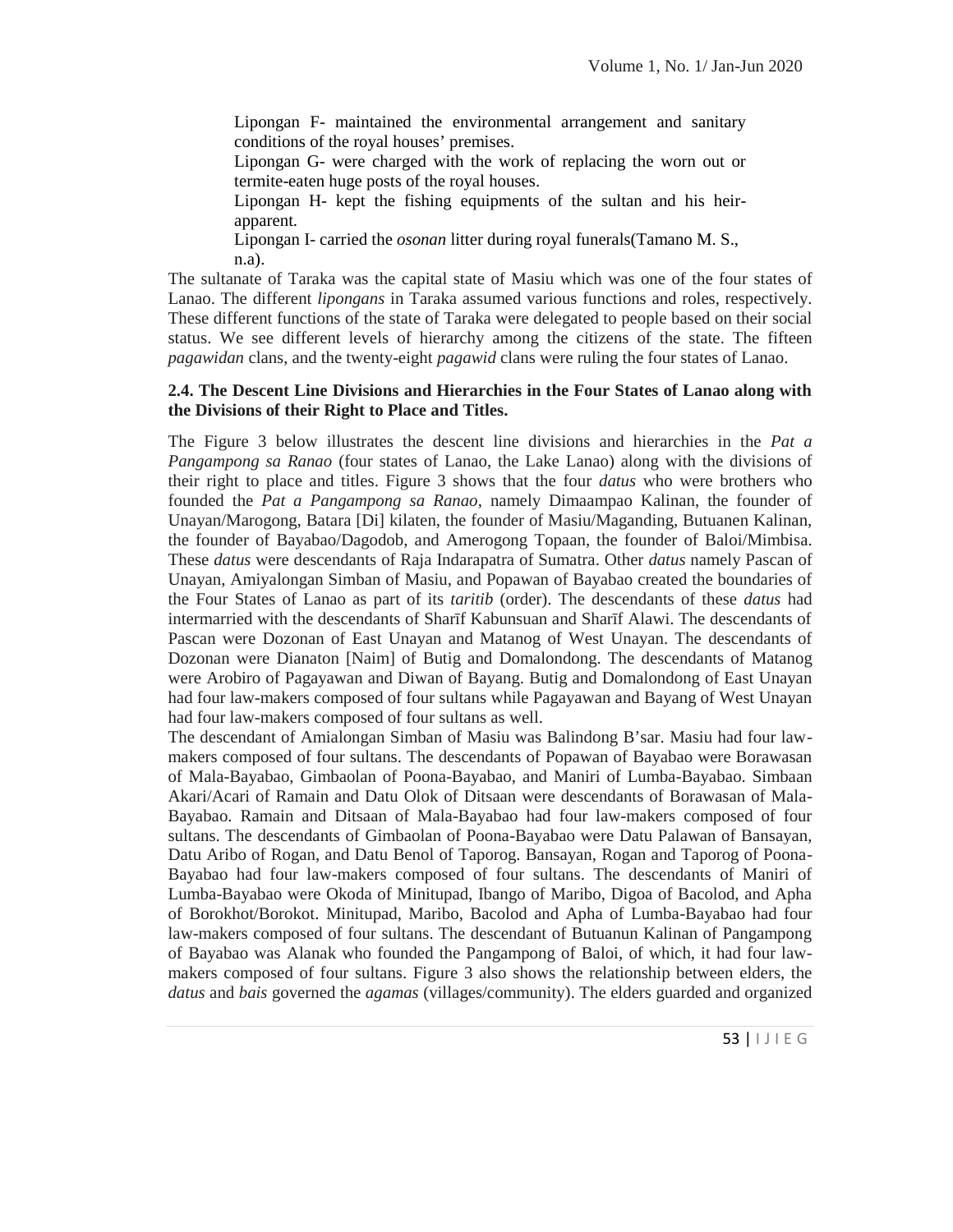the descent lines, the distribution of titles and its creation. Figure 3 shows the social network of the *agamas*, the national and political and administrative system of four states of Lanao, its actual title holders, the economic status of the people, the population and marriages. Figure 3 indicates the fifteen *pagawidan* (supported) clans and the twenty-eight *pagawid* (supported) clans.



Tradition on<br>Am Main, p.<br>54 |  $\vert \downarrow \vert$   $\vert \in \mathbb{G}$ Figure 2: Descent Line Divisions and Hierarchies in the *Pat a Pangampong sa Ranao* (Four States of Lanao) along with the divisions of their right to place and titles. See Birte Brecht-Drouart (2011). "*The Influences of the National Question and the Revival of Tradition on Gender Issues Among Maranaos*." PhD. Thesis, Goethe Universität, Frankfurt Am Main, p. 191.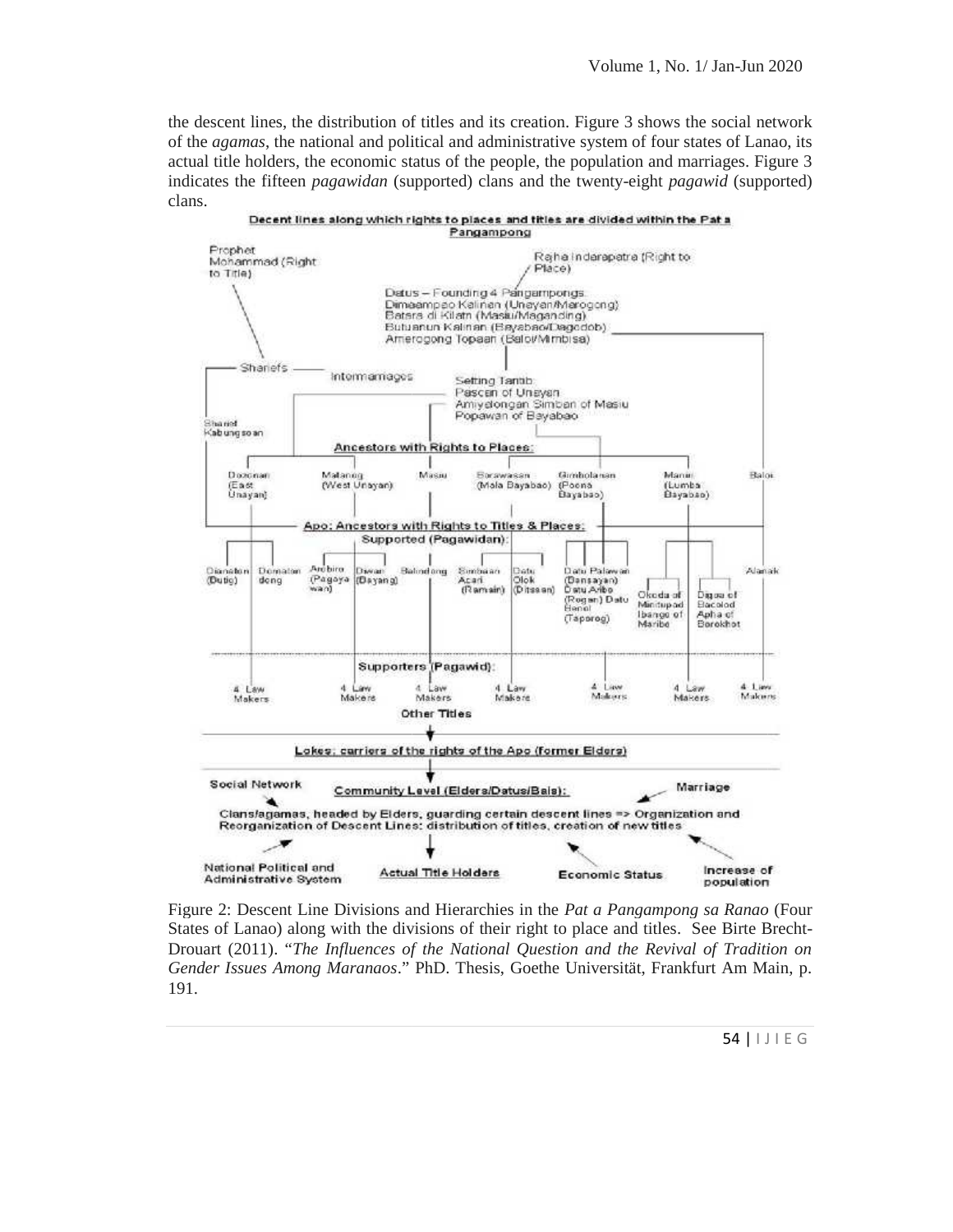Figure 4 shows the structural chart of the four states of Lanao. According to Sultan Monsing Macabando, the political structure of the Four States of Lanao is like the political structure of the Philippines national government which has executive branch, legislative branch, and judiciary branch. The fifteen now sixteen *panoroganans* or the sixteen royal houses of the royal sultans were the chiefs of the executive powers of the Four States of Lanao, and the twenty-eight houses of peers or the *duwa pulo ago walo a m'babaya ko taritib* are the policy/law-makers or the legislative bodies of the four states of Lanao. The house of the '*ulam s*' constitutes the judiciary powers of the four states of Lanao. The four states of Lanao has the house of the council of elders equivalent to an executive secretary and judiciary, the house of four landmark sultanates, the house of the ladies, and the house of board of advisers(Bredht-Dorouart, 2011). The four landmark sultanates were the places of intersection and demarcation of sultanates, known as the *Pat a Inged a Kiasosoludaan o Bangsa o Pat a Pangampong sa Ranao*. The house of the ladies were the titled ladies i.e. *baia-labi, potri-[Maamor], paramata, bai-a-labi-a-gaus*. *Bai-a-labi* was the highest-ranking title *paramata,* among the royal titles for ladies. "The 'ulam' were classified into three groups: *im ms, kalis* (Arabic *q d s* for judge), and *gurus*." The *im ms, kalis,* and *gurus* officiate the spiritual, social and religious affairs of the Four States of Lanao. They were also the religious and spiritual leaders of the *agamas* (communities)(Racman S. H., n.a). The four states of Lanao had *askars* and warriors who were the military units or army, and the peace keeping forces of the Four States of Lanao. Nagasura T. Madale says that the four states of Lanao have *pananalsilas* (the reciters of genealogy)(Madale T. , n.a). The *pananalsilas* were responsible in writing the genealogy of the ruling classes of the Lanao Sultanate. This genealogy was known as *salsila*. The *pananalsilas* memorized the content of the genealogy and they recite the lines of descent in the genealogy during the crowning ceremony of the royalties and royal wedding ceremony. The members of the ruling clans and the commoners refer to their *salsila* to trace up the roots of lineage and the blood-line connections of a prospect bride and groom. Figure 4 bottom is the structural that of the four states of Lanao, Accounting to Sultan Moneshand. And the Philippies sixteen potentions but the recent by the sixteen potentions of the Sultan of the Sultan of the Sultan o d *askars* and warriors who were the military units or army, and the peace keeping force Four States of Lanao. Nagasura T. Madale says that the four states of Lanao l<br>*nanalsilas* (the reciters of genealogy)(Madale T., n.a



s of Lanao).<br>
eague, 2017.<br>
55 |  $\vert \downarrow \vert$   $\vert$  E G Figure 4: Structural Chart of the *Pat a Pangampong sa Ranao* (Four States of Lanao). Source: Sultan Monsing Macabando, Chairman of the Marawi Sultanate League, 2017. Marinaut, Marawi City.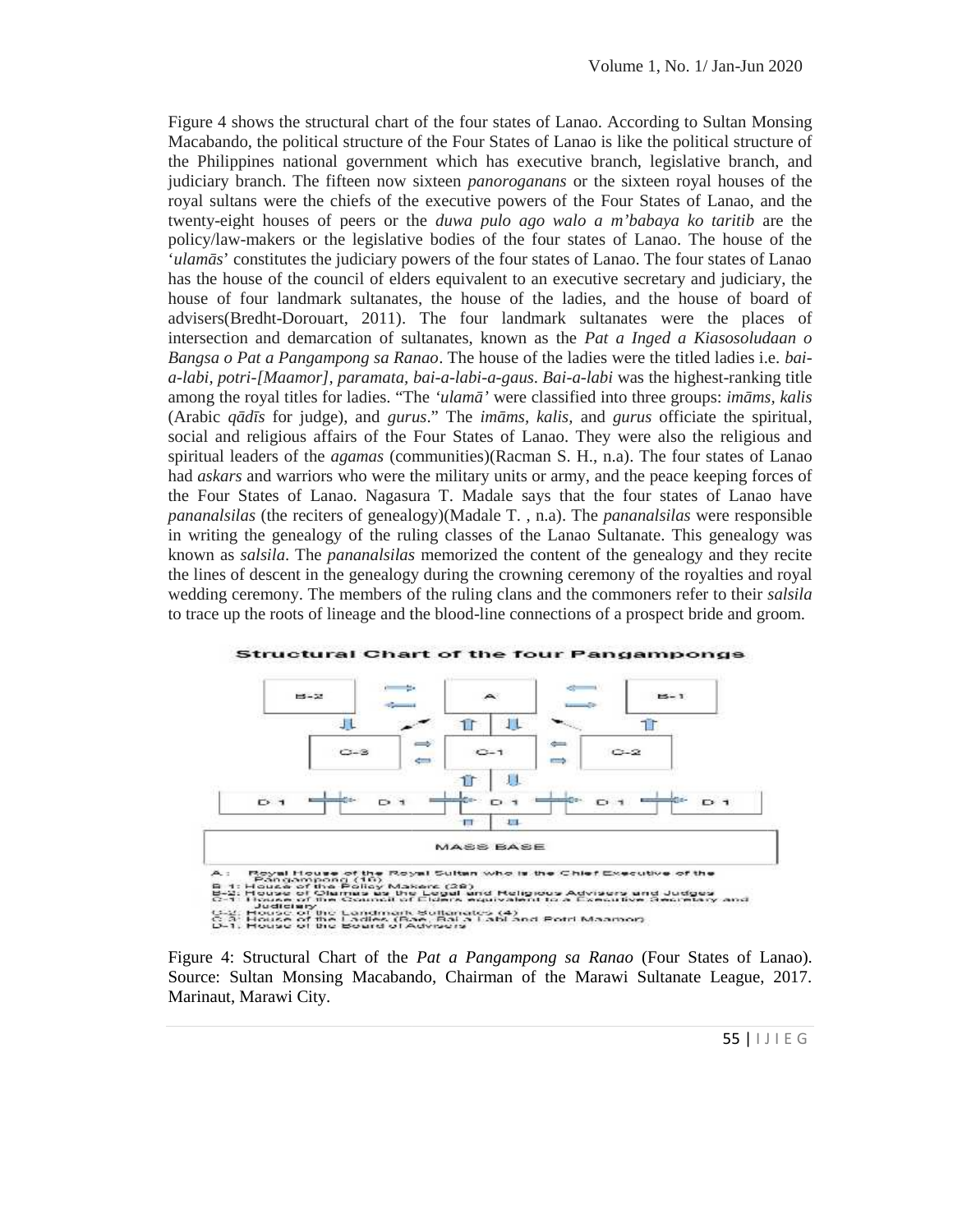# **3. AL-MĀWARDĪ: LIFE, WORKS AND EXPERIENCES**

## **3.1. Biography of al-M** ward

Ab al- asan 'Ali Ibn Mu mm d Ibn Hab b al-M ward was born in 972 A.C. in the city of Basra, presently in Iraq and he passed away in 1058 in Basra. Al-M ward worked as a juridical adviser at the court of the *khal fa* (caliph)(Bannerman P., 1988). Al-M ward wrote a book al-A *k m al-Sult niyyah w'al-Wil y t al-D niyya* (Book of the Principles of Government) in the 10th century. He set out his theory of government and the rights and duties of the ruler and the rules of delegated authority. The Caliphs and Buyids also recognized his diplomatic skills in the art of negotiation(Bannerman P. , n.a). There are other four written works of al-M ward that are relevant to the study political thought, namely, *Adab al-Duny wa'l-D n* (Ethics of this World and Religion), *Q w nin al-Wiz rah* (Book of Vizierate), *Tash l al-Nazar wa Ta'j l al- afar* (Facililating the Judgement and Hastening Victory), and *Nasīhat al-Mulūk* (Advice for Kings)(al. E. A., 2011). The book, *Adab al- Duny wa'l-Dn* was published in 1898 in Cairo, Egypt by Mustafa al-Halab . The second one, *Qawanin al-Wiz ra* was published in 1929 in Cairo, Egypt by Maktab t al-Khanj. The rest of his work, *Tash l al-Nazar wa Ta'j l al- afar* was published in 1981, while *Nas hat al-Mulk* was published in 1986.

# **4. Findings And Analysis**

## **4.1.** On Administration of Zak t

The Maranao tribe in Lanao are adherents of Sunni Islam, and they follow the *madhab*  $(\text{school})$  of Im m al-Sh fi- (Growing, 1968). The traditional governance of the Maranao tribe which is sultanate co-exists with the existing governance in the Philippines today. The foundation of the religion of the Maranaos is the Qur'n which is a universal message of All h (swt) that was revealed to Prophet Muhammad (pbuh). The *zak t* is one of the five essential duties of Muslims which they are bound to observe. According to Jastaniah Abdulazis Saddiq, in the history of Islam, there were eight major sources of wealth recognized in early Islamic state such as *zak t, al-'Ush r, Al-Jisyah, Al-Khar j, Al-Fay', Al-Ghan i'm, Zar 'ib, and*  $Al$ *-'Usr*(Jastaniah, 1982). I will not discuss the sources of wealth in the early Islamic states except for *zak t* in relation to the Lanao Sultanate's *zak t* system.

amels, cattle,<br>ver the zak t<br>56 |  $\vert \downarrow \vert$   $\vert$  E G Jastaniah Abdulazis Saddiq explain that *zak t* is mandatory and must be paid by adult Muslims. According to Peter G. Gowing, Islamically, it is obligatory for a free, sane, adult Muslim to pay annually, in cash or in kind, the *zak*  $t$  of  $1/40$  of the value of all property he owned for one year which is in excess of property required as necessities of life(Gowing G. P., 1979).*Zak t* is paid for the welfare of the poor and for the way of All h.The collected taxes must be spent wisely in all areas that promote social development, social welfare, and security of the state. In Lanao Sultanate, the Maranaos payzak t to religious officials or to authorized *zak t* collectors in the community such as *im m*. The school of Sh fi- prescribed that only Muslims pay *zak* t on following property: (1) crops from the field which are planted for food; (2) among fruits, grapes and dates are mentioned in the tradition; (3) camels, cattle, sheep, and goats; gold and silver; and merchandise. It is permitted to handover the *zak t* directly to the persons who have claim to it(Tokhais I. A., 1982).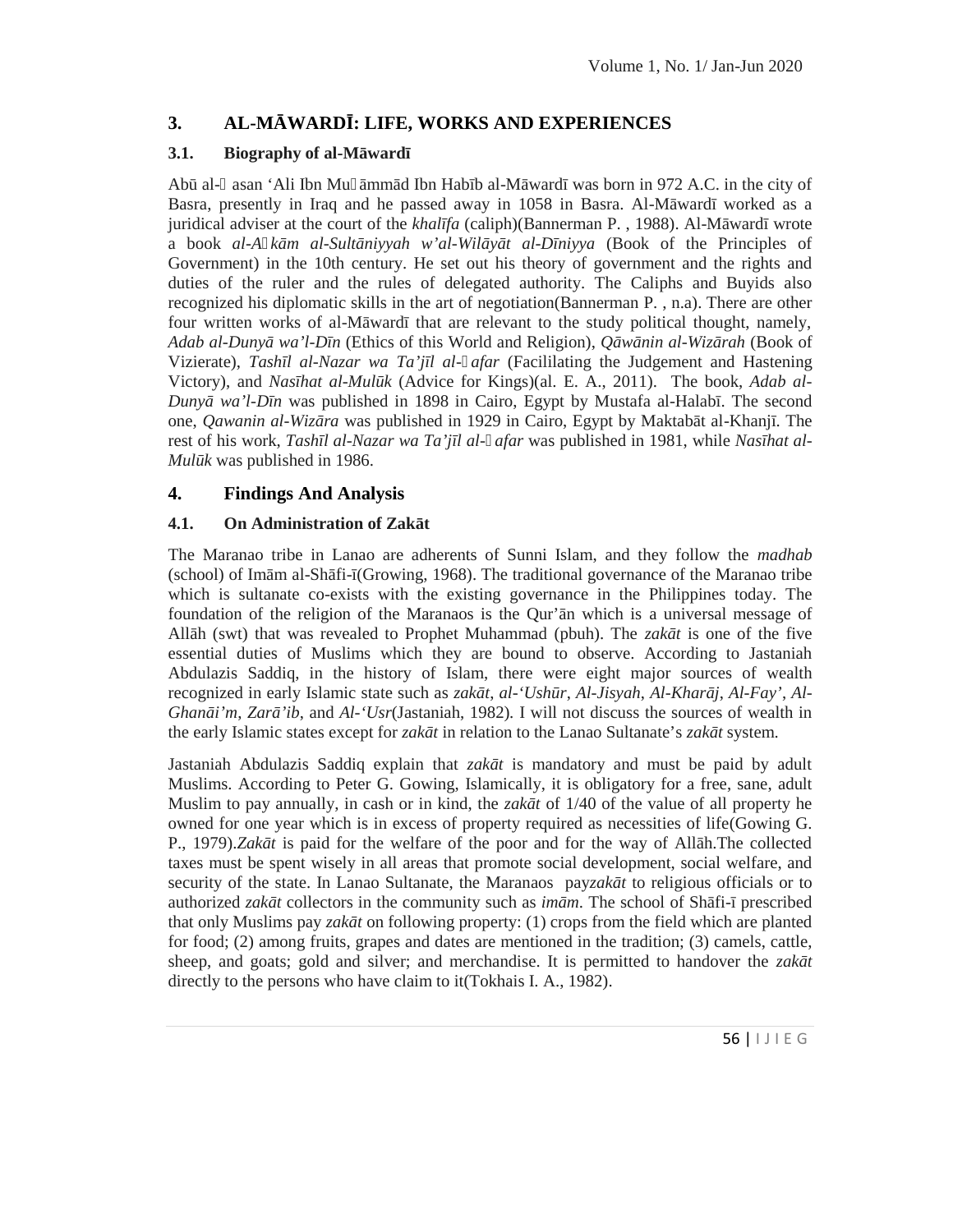In this context different viable questions are raised such as: what are the Islamic rules in paying *zak t*? Who is responsible in collecting *zak t*? Who appoints the person in-charge in collecting *zak t*? And what are his qualifications?

Al-M w rd, says that *zak t* collector can be delegated or appointed by the authority i.e. caliph or delegated governor. The qualifications of *zak t* collector are: he must be free (not a slave), Muslim, just, and he must be knowledgeable with the Islamic rules of collecting and distributing the *zak t*. These qualifications are expected from a delegated poor-rate collector. However, such knowledge on poor-rate may not be required if the poor-rate collector is appointed by the authority(Al-Mawardi, 1996). Al-M  $\mu$  rd explains that "the office of legal management, therefore, has to do with collection and distribution, with pertinent to each." This means that the judge may also collect and distribute the poor-rate if there is no delegated or appointed person to collect and distribute the poor-rate. The office of legal management may give instructions on *zak t* rules to whomever is appointed by the state to collect and distribute it.

Al-M w rd says, "if the alms officer enjoys delegated powers [meaning he is delegated to collect poor-rate], he may follow his own judgement on points of disagreement among jurists, neither following the opinion of the leader nor that of public; the caliph may not specify for him how much to collect." This means that the delegated alms officer or poor-rate collector may follow his knowledge on poor-rate rules as long as the basis of his knowledge on poorrate does not violate the Islamic rules on poor-rate. Ibrahim Abdulrahman Tokhais says that a caliph or sultan may collect *zak t*. Caliph Ab Bakar himself collects *zak t* during his time as caliph(Tokhais I. , n.a). Abū Bakar says, "I swear to God that if they were to refuse me a female kid (sheep or camel or cow) which they used to pay to God's messenger, I would fight with them over refusal of it."(Tokhais I., n.a). This means that paying *zak*  $t$  is important religious obligation, hence it was mandated to pay *zak t*. It is paid in favour of the poor and the needy. It is a state institution; hence the state is mandated to collect and distribute *zakāt*(Tokhais I. , 1908)*.*

In comparison, in Maranao societies in Lanao, Peter G. Gowing says that in the Maranao people pay *zak t* to the *zak t* collectors particularly the religious leaders i.e. *im m* and *kali* which they pay at the mosque(Gowing P., n.a). This practice corresponds to al-M  $\mu$  rd 's view on paying the poor-rate to mosque officials. The  $im$  m and  $kali$  are trustworthy, respected and generally obeyed by the people. They have immense knowledge on the teachings of Islam including the Islamic rules on poor-rate so that they are entrusted to collect the poor-rate and distribute it.

buntary alms<br> *iraya Puasa*<br>
hat in Lanao,<br>
57 | 1 J | E G There is no *zak t* laws in the Philippines Constitution, hence, there is no government agency in the Philippines that regulates and manages the *zak t* system in the Philippines(Ariff, The Islamic Voluntary Sector in southeast Asia: Islam and the economic development of southeast Asia, 1991). Peter G. Gowing explains that "some pious Muslims prefer to distribute the *zak t* directly to the poor people in their communities. Muslim Filipinos recognize that beyond the duty of the annual *zak t*, it is meritorious to give voluntary alms ( *adaqāh*) to the needy-and this is done especially in connection with *Hariraya Puasa* festival, often in the form of rice or money distributed to the poor." This means that in Lanao,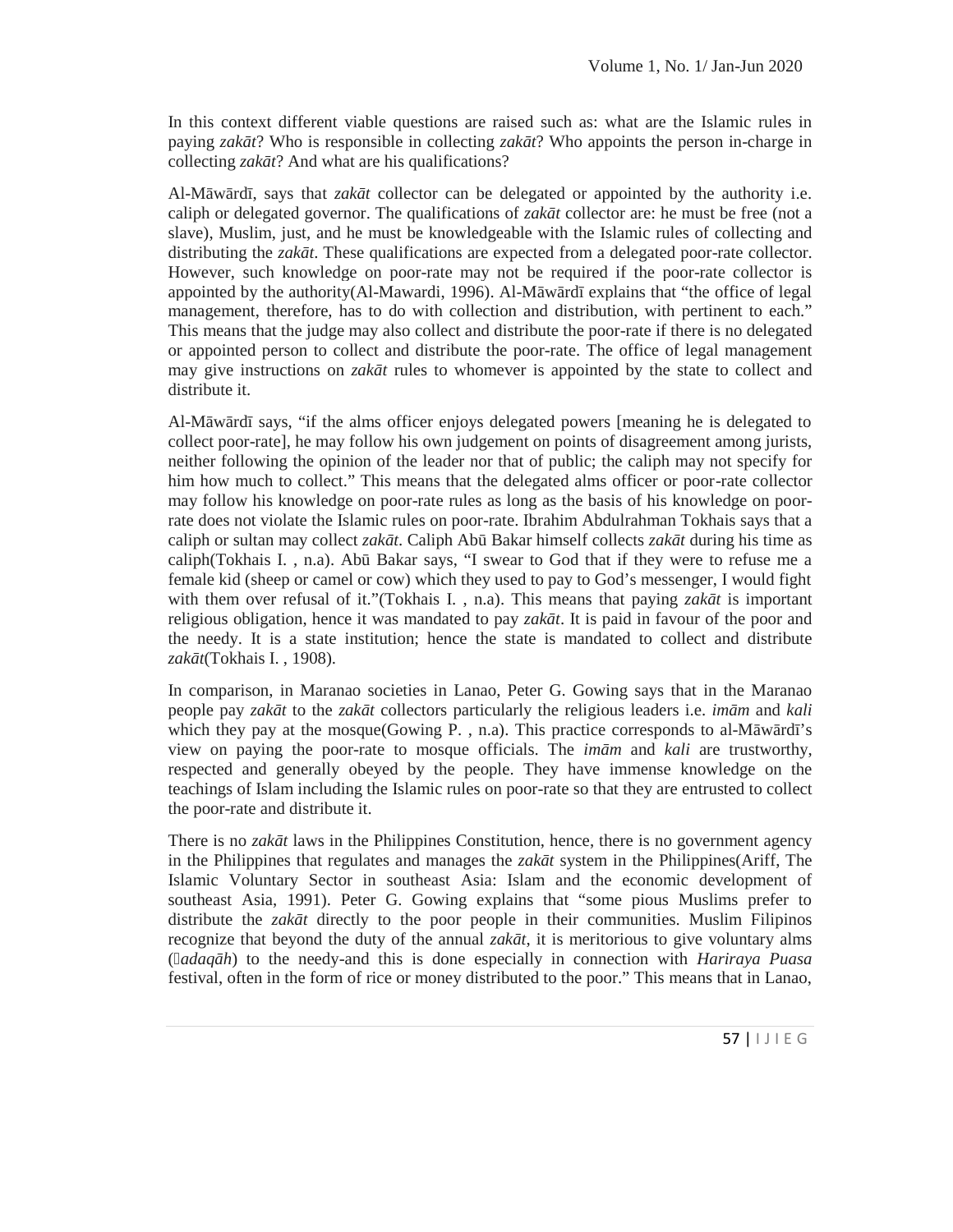there is no restriction to people, in case, if and when, the people would directly give *zak*  $t$  and *adaq h* to the needy individuals.

In Lanao context, paying *zak t* was fixed, in case, the source of *zak t* is rice. According to Manganacan M. Orogan, *diyakat* (giving of *zak t*) "is religiously fixed to provide 1 ganta for every 10 gantas of rice. Before measuring the cleaned rice, the farmer would whisper: *imanto na pagasad ako na isibay aken so diyakat ka*, which means, I will start measuring and I will set aside the portion for the alms. The distribution of the *diyakat* for the poor signals the end of whole process of farming."(Manganacan, 1980). Rice is the most common commodity in Lanao and it is the main product of the Maranao farmers. The individuals whose wealth is not from rice or farming, usually, consult the *'ulam* (scholars) or the *im m* on how much amount of money or value, which is to be deducted from their wealth i.e. gold, merchandize, livestocks, rents from agricultural land, income garnered from rents of their business establishments or shops, salary, business, etc. for *zak t*.

To know who are individuals entitled to receive *zak t*? All h (swt) says in the Qur' n, '*Asadaq h* (here it means *zak t*) are only for the *fuqar* (poor) and *al-Mas kin* (the needy), and those employed to collect (the funds); and to attract the hearts of those who have been inclined (towards Islam); and to free the captives; and those in debt; and for the All h's Cause (i.e *mujahid n*) – those fighting in a holy battle), and for the wayfarer (a traveller who is cut off from everything); a duty imposed by All h. And All h is All-Knower, All-wise.<sup>1</sup> This means that aside from the poor or needy individuals, the slaves, debtors, travellers, *zak t* collectors, and those who are engaging in struggle in the cause of All h are entitled to receive *zakāt.*

The social gap and economic gap are wide in Lanao, hence, high poverty. The Maranaos also give voluntary alms or *sadaqāh*. The poor and the needy receive voluntary alms i.e. cash, food or in kind from their relatives who have means of support. Other needy individuals, usually, go to their neighbors, or they go around to different places, from house to house, they would then inform the household owner of their dire situation, and would ask sincerely from them any amount, voluntarily, which is from their heart, meaning not by force or intimidation.

The Maranao tribe adhere to their belief system which supports this kind of method i.e. asking for voluntary support from others, to elaborate on this, the Maranaos believe in *tulak balah*, in this belief, they give money, food or in kind voluntarily to the poor or to the stranger, by doing this, this would block any bad omen or bad lucks that are coming to their way. Hence, giving little amount of money voluntarily to the poor comes easy and smoothly. The Maranaos also believe that doing simple act of kindness to others will be rewarded in the hereafter and increases their wealth and blessings. Slavery was abolished long time ago since the coming of the Americans to the Moro land during the  $2<sup>nd</sup>$  World War in 1945. Thus, there were no slaves in the Maranao areas who would be entitled to receivezak t.

Find Solution These<br>58 |  $1 \cup 1 \in G$ In the 1970s, during the height of the Mindanao conflict in the Philippines, there were rampant human rights violations against Muslims in Mindanao in the Philippines. These

 $1$ Qur'n, S rah At-Taubah, 9:60.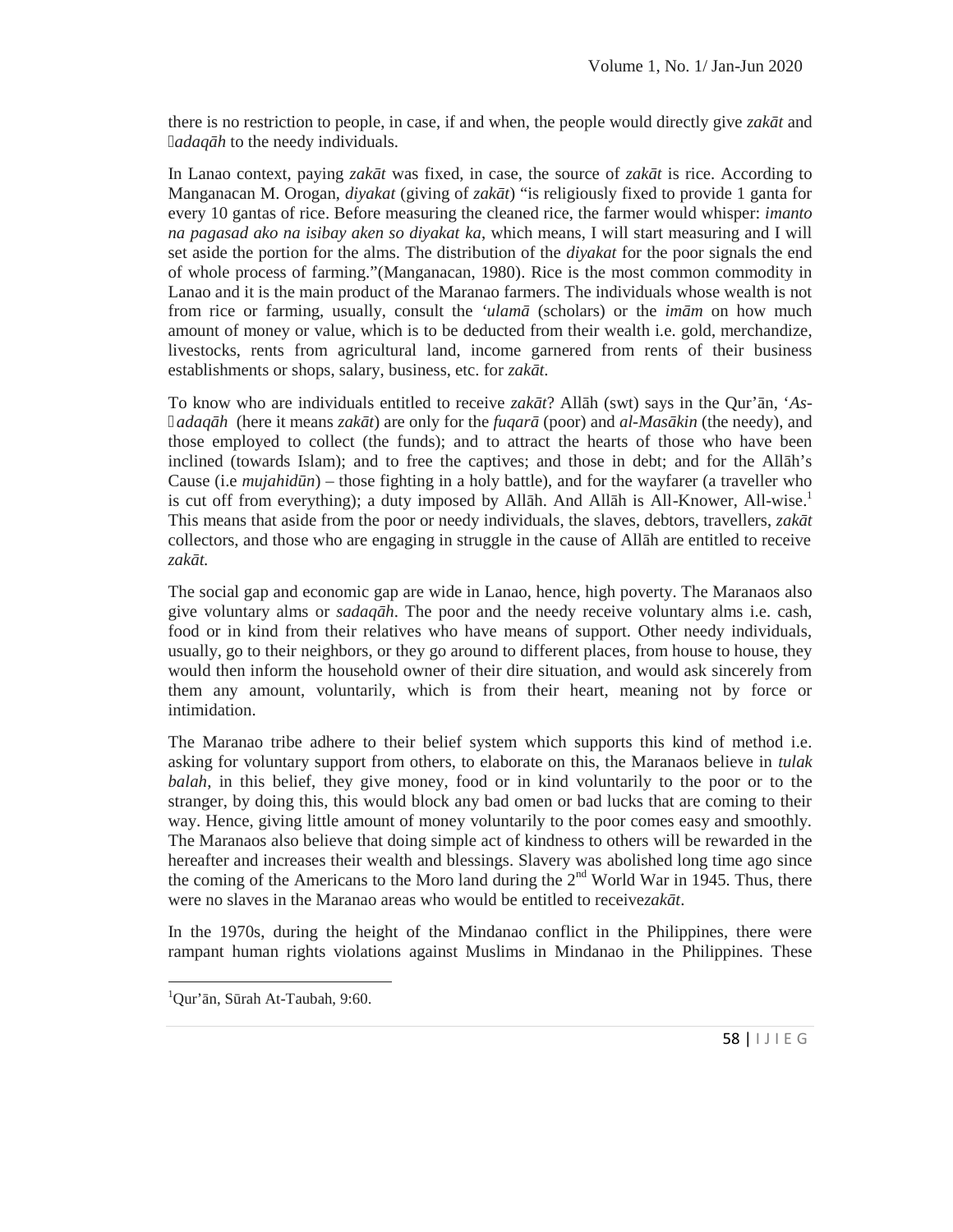violations were committed by the armed forces of the government, the military. The Muslim or Moro rebels who fought in the cause of All h were *mujahid n*. The leaders and members of the Moro National Liberation Front (MNLF) were entitled to receive *zak* t in cash or in kind(Ariff, n.a). The Moros who were victims of human rights violations saw the *mujahid n* as heroes.

When the Moro separatist movement was declined due to the aggressive peace talks between the leaders of the MNLF and the National government, the collection of *zak t* for the *mujahidin* got stopped,, as a result, the *zak t* payers gave their *zak t* to the mosque officials like the *im m*. The rest dropped their *zak t* and their voluntary alms to the donation boxes or *baital mal* in the mosques. Since the Philippines government does not allocate funds for the construction of mosques, some of the collectibles in the mosques were used for the construction of mosques, improving the mosque, and repairing the mosques.

The Maranaos give other forms of voluntary alms i.e. in kind, cook food, raw food and voluntary service to others. In Maranao societies, the *im ms* do not receive salary from the treasury of the national government, however, they were considered as *zak t* collectors, thus, they may take a portion of the *zak t* collectibles, justly. Islamically, the *zak t* collectors are entitled to receive a portion of *zak t*.

# **5. Recommendations**

This study recommends that the *zak t* system of the Lanao Sultanate in the old days, and the contemporary Maranao societies, be further investigated by scholars and researchers under the lens of the Islamic views of the contemporary and classic Muslim scholars on *zak t* system.

The Philippines Constitution does not provide laws on*zak t* system in the Philippines, hence, there is no government institution in the Philippines that regulates and manages the *zak t* system in the Philippines. Thus, it is recommended that the policy-makers in the Philippines shall enact laws on establishing *zak* t institution in the Philippines that applies to the Filipino Muslims only. These laws shall include the collection of *zak* t and its distribution.

It is also recommended that the Maranao communities may elect among themselves the most qualified trusted-scholars and physically fit educated individuals who have immense knowledge on*zak t* system, whom, they would be in charge in the collection of *zak t* and its distribution to those who have moral rights to receive it.

It is recommended that the national government units of the Philippines must coordinate with the local government units in the Muslim areas in the Philippines to create an accessible institution that caters the *zak t* collection and *zak t* distribution. In doing so, it would solve the widening social gap and economic gap among Muslims. This will eradicate poverty among the Muslim tribes in the Philippines. This will also create equality and economic equity among the Muslim tribes in the Philippines.

# **6. Conclusion**

Sur today and<br> *gak t* system.<br>
59 |  $\vert \downarrow \vert$   $\vert$  E G The existing practices on *zak t* system among the Maranao people in Lanao del Sur today and in the old days corresponds to the Sunni Islamic perspectives of al-M ward on*zak t* system.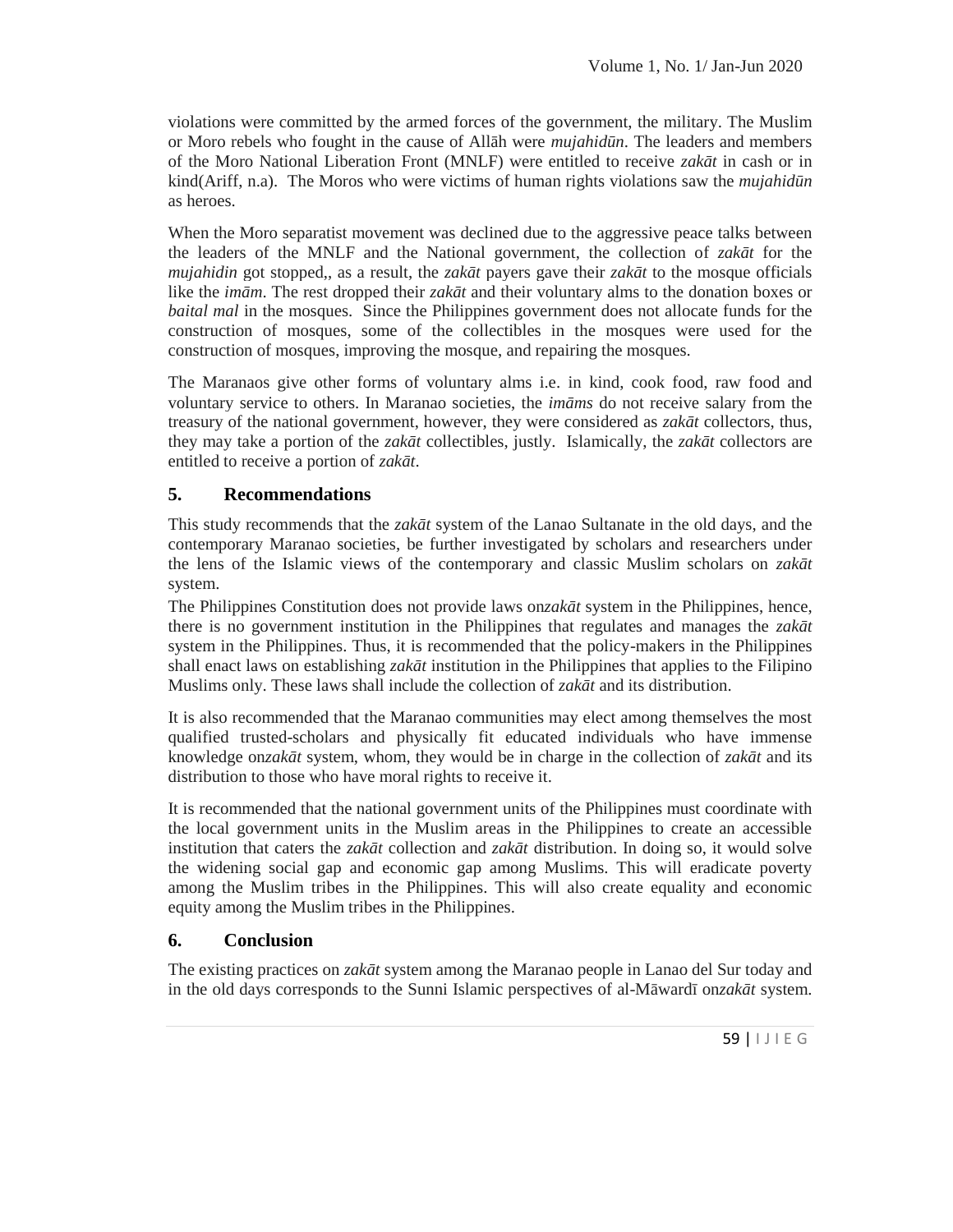The *zak t* system and practices of the Lanao Sultanate in the 17<sup>th</sup> century did not change until the  $21<sup>st</sup>$  century. This study shows that rice is the most common commodity available in Lanao and it is the main product of Maranaos. Thus, the rice farmers gave their *zak*  $t$  in the form of rice. The Maranaos consult the scholars and the *im m* on the amount or value to be taken out from their wealth i.e. gold, merchandize, livestocks, agricultural land, income from rents, salary, business, etc. for *zak t*. In the Maranao societies, *zak t* is also given directly to *zak t* recipients i.e. the poor, etc.

It was not mentioned in the Qur'n and in the *Ha ith* that the collected *zak* t cannot be used for mosque construction. In addition, the Qur'ān and the *Ha ith* do not prohibit the use of zak t for mosque construction. So, in the Maranao societies, the collectibles in the mosques were used for the construction of mosques, improving the mosque, and repairing the mosques. This practice is common among the Maranao societies due to the fact that the Philippines government does not allocate funds for the construction of mosques.It shows in the study that the collection of *zak*  $t$  and its distribution to the members and leaders of the Moro National Liberation Front (MNLF) facilitated the operation of the MNLF in the 1970's. The MNLF members were *mujahidn*, thus they became instant recipients of *zak t*.This study shows that there is a need and demand for creating an institution that cater the collection of zak t and its distribution. This study also shows that the collection of *zak* t and its distribution can solve the wide-ranging social gap and economic gap among the Muslim tribes in the Philippines. The collection of  $zak$  t and its distribution will eradicate poverty among the Muslim tribes in the Philippines.

### **REFERENCES**

- A. Mohd, M. H. (2010). Sukuk Structure and Underlying Risks: Lesson from Malaysia. *Paper presented at 4th Islamic Banking, Accounting and Finance* .
- Abid Hussain\*, H. M. (2016). Impact of Macroeconomic Variables on GDP: Evidence from Pakistan. *European Journal of Business and Innovation Research*, 38-52.
- Ahmed Imran Hunjra, S. A. (2013). Impact of Macroeconomic Variables on Foreign Direct Investment in Pakistan. *Bulletin of Business and Economics*, 40-52.
- al., C. A. (1974). The Muslim Filipinos. *Manila, Philippines, Solidaridad Publishing House*, 27-28.
- al., E. A. (2011). Al-Marawardi's Theory of State in the book Islamic Political Thought and Governace, Critical Concepts in Political Science. *Taylor & Francis Group*, 221-222.
- al., R. H. (1982). The filipino Nation A Concise History of the Philippines. *Philippines: Grolier International Inc*, 109.
- Al-Mawardi. (1996). The Ordinances of Government . *Gamet Publishing Limited*, 128.
- Ariff, M. (1991). The Islamic Voluntary Sector in southeast Asia: Islam and the economic development of southeast Asia. *Pasir Panjang, Singapore: Institute of Southeast Asian Studies*, 36.

Ariff, M. (n.a). 35-36.

umic Banking<br>60 | I J I E G Arshad, N. (2016). Islamic banking and Economic Growth case of pakistan. *Islamic Banking and Finance Review*, 14-28.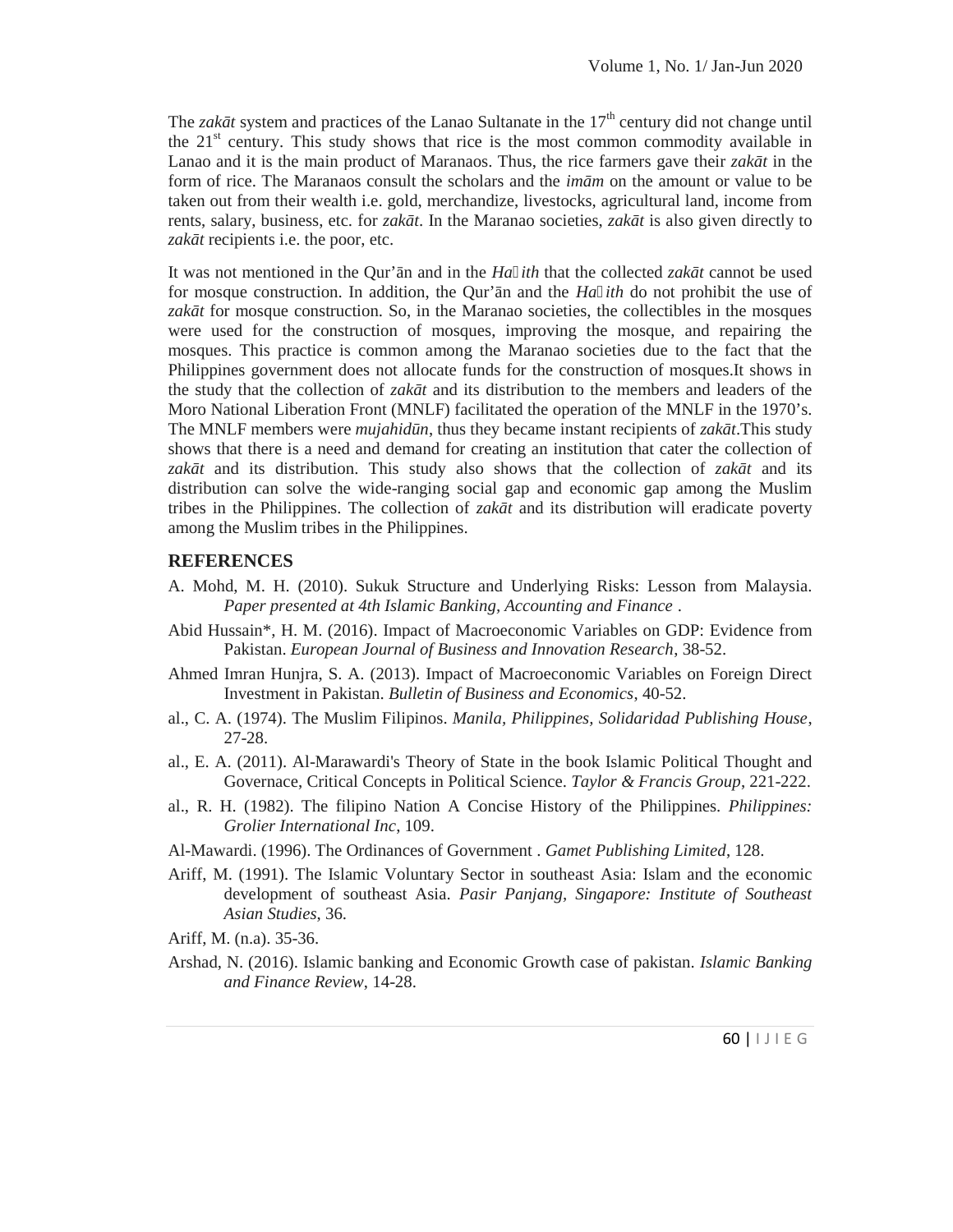- bank, W. (2018). Retrieved from https://data.worldbank.org: https://data.worldbank.org/country/pakistan
- bank, W. (n.d.). *https://data.worldbank.org*. Retrieved from https://data.worldbank.org: https://data.worldbank.org/country/pakistan
- Bannerman, P. (1988). Islam in Perspective: A Guide to Islami Society, Politics and Law. *The Royal Institute of International Affairs*, 267.
- Bannerman, P. (n.a). 267.
- Bredht-Dorouart, B. (2011). The Influences of the National Question and the Revival of Tradition on Gender Issues Among Maranaos. 213.
- Dietmar Meyer, A. S. (2017). The impact of remittances on economic growth: An econometric Model. *ELSEVIER*, 147-155.
- Din, E. G.-u. (2006). The Impact of Public Investment on Economic Growth in Pakistan. *The Pakistan Development Review*, 87-98.
- Evans Agalega, S. A. (2013). The Impact of Macroeconomic Variables on Gross Domestic Product: Empirical Evidence from Ghana. *International Business Research*.
- Fischer, S. (1991). Growth, Macroeconomics, and Development. *Chicago Journals*, 329-364.
- Fischer, S. (1992). Macroeconomic stability and Growth. *Cuadernos de Economía*, 171-186.
- Forgha Godfrey NJIMANTED, D. A. (2016). The Impact of Key Monetary Variables on the Economic Growth of the CEMAC Zone. *Expert Journal of Economics*, 54-67.
- Gazdar, R. G. (2012). The determinants of the development of the Sukuk market in GCC countries. *International Conference on Islamic Capital Markets*.
- Gowing, G. P. (1979). Muslim Filipinos Heritage and Horizon. *Quezon City, Philippines: New day Publishers*, 62.
- Gowing, P. (n.a). Muslim Filipinos. 62.
- Growing, P. G. (1968). Mandate in Moroland: The American Government of Muslim Filipinos . *Syracuse University, University Microfilms, Inc. Ann Arbor, Michigan*, 95.
- Hayase, S. (2007). Mindanao Ethohistory Beyond Nations. *Ateneo De Manila University Press*, 44-47.
- Hayase, S. (n.a). 47.
- Jamel Boukhatem, F. B. (2018). The effect of Islamic banks on GDP growth: Some evidence from selected MENA countries. *Borsa Istanbol review*, 231-247.
- Jastaniah, A. S. (1982). The Islamic State in Light of the quran and Sunnah. *University of colorado. Ann Arbor, Michigan, USA: University Microfilms International A Bell & Howell Information Company*, 101.
- Jen-Te Hwang, C.-P. C.-H. (2010). Debt overhanging, Financial Sector Development and Economic Growth. *Journal of Hitotsubashi University*, 13-30.
- Kassim, S. (2016). Islamic finance and economic growth: The Malaysian experience. *Global Finance Journal*.
- th. *European*<br>61 |  $\vert \ \vert$  J  $\vert \ \in \ G$ Kryeziu, A. (2016). The Impact Of Macroeconomic Factors In Economic Growth. *European Scientific Journal*.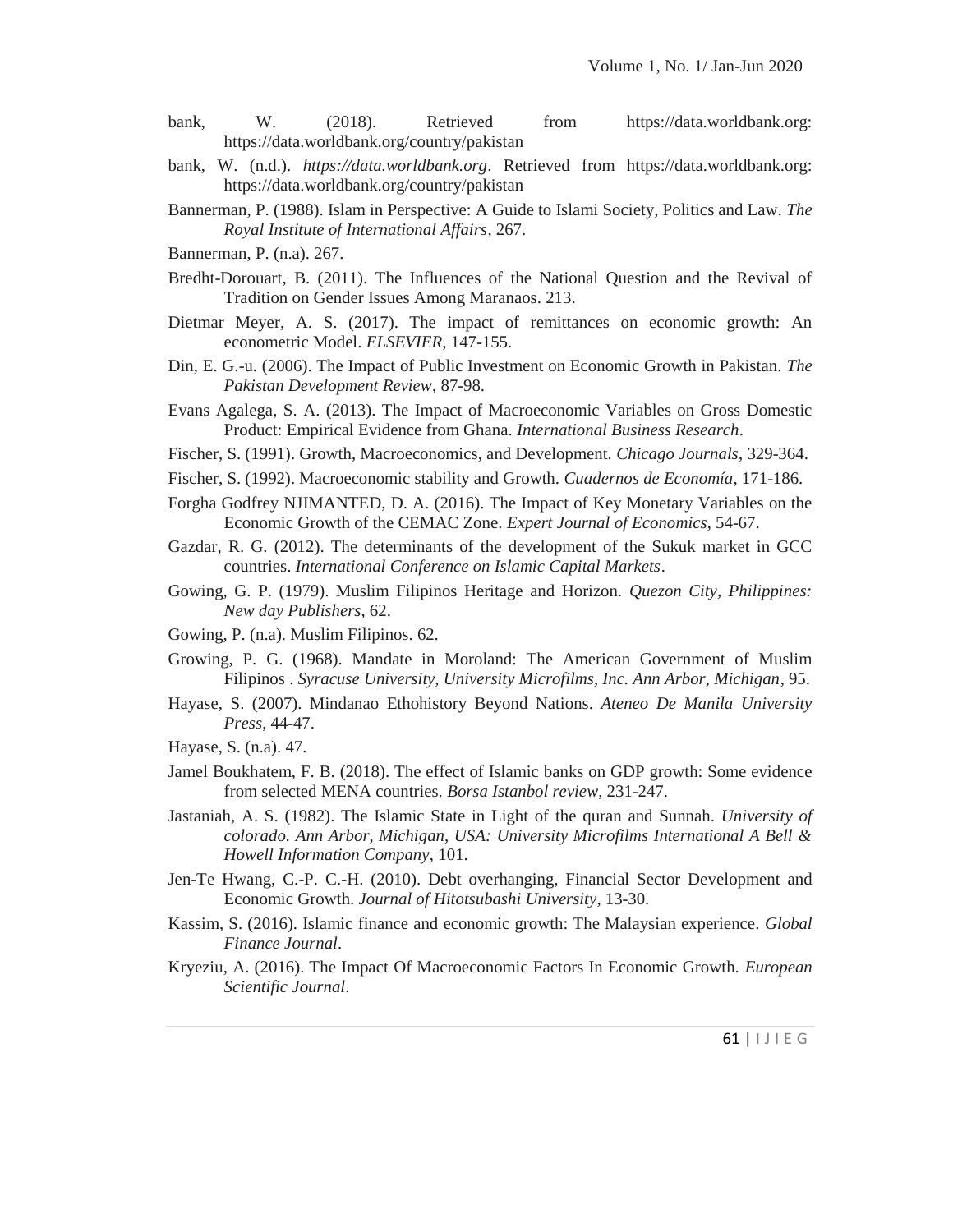- Laarhoven, R. (1986). We are Many nations: The Emergence of Multi-Ethnic Maguindanao Sultanate. *Philippine Quarterly of Culture & Society*, 34-35.
- Luengnaruemitchai, B. E. (2004). Why Doesn't Asia have Bigger Bond Marke? *Cambridge, Massachusetts: National Bureau of Economic Research*.
- Luigi, G. R. (2001). Financia systems, industrial structure and growth. *Oxford review economic policy*, 467-482.
- Macabando, S. M. (2005). Brief Hisstory of the Balindong Dynasty of the dominion state (Sultanate) of Pungampongan-a-Masiu. *Marawi City, Marawi Sultanate League*.
- Macabando, S. M. (2008). Bried History of the Maranao Mineanao, Maranao Salsila (Genealogy). *Philippines: Marawi Sultanate League*, 18.
- Madale, T. N. (2002). *Manila: National Comission for Culture and Arts*, 6.
- Madale, T. (n.a). Maranao. 3.
- Majid, S. a. (2010). Islamic finance and economic growth: the Malaysian experience. *Paper presented in Kuala Lumper islamic Finance Forum*.
- Manganacan, M. O. (1980). Traditional Farming, Cookery and Crafts. *Mindanao Art and Culture*, 39.
- Mbulawa, S. (2015). Macroeconomic Determinants of Economic Growth in Zimbabwe. *Research Journal of Finance and Accounting*.
- Mohammad Abduh, M. A. (2012). Islamic Banking and Economic Growth: the Indonesian Experience. *International Journal of Islamic and Middle Eastern Finance and Mangement*, 35-47.
- Muhamad Abduh, S. B. (2012). A Study on Finance-Growth Nexus in Dual Financial System Countries: Evidence from Bahrain. *World Applied Sciences Journal*, 1166-1174.
- Muhammad Shahbaz, K. A. (2009). Economic Growth and Its Determinants in Pakistan. *Pakistan Institute of Development Economics, Islamabad*, 471-486.
- Muhammad Waqas Chughtai, M. W. (2015). Impact of Major Economic Variables on Economic Growth of Pakistan. *Journal of ACTA UNIVERSITATIS DANUBIUS*, 94- 106.
- Mulya, B. (2010). Indonesian economy: recent development and challenges. *paper presented at the ov ersea chinese banking corporation global treasury economic and business forum*.
- Musleh-ud Din, E. G. (2003). Openness and Economic Growth in Pakistan. *The Pakistan Development Review*, 795-807.
- Nawaz, N. I. (2010). Investment, Inflation and Economic Growth Nexus. *The Pakistan Development Review*, 863-874.
- p. Abdefir, I. H. (2016). Finance-growth nexus and dual-banking systems: Relative importance of Islamic banks. *Journal of Economic Behavior and Organization*, 198- 215.
- $kets \, \textit{Finance}$ <br>62 | I J I E G P. Imam, K. K. (2013). Isalmic banking: How has it expanded? *Emerging Markets Finance and Trade*, 112-137.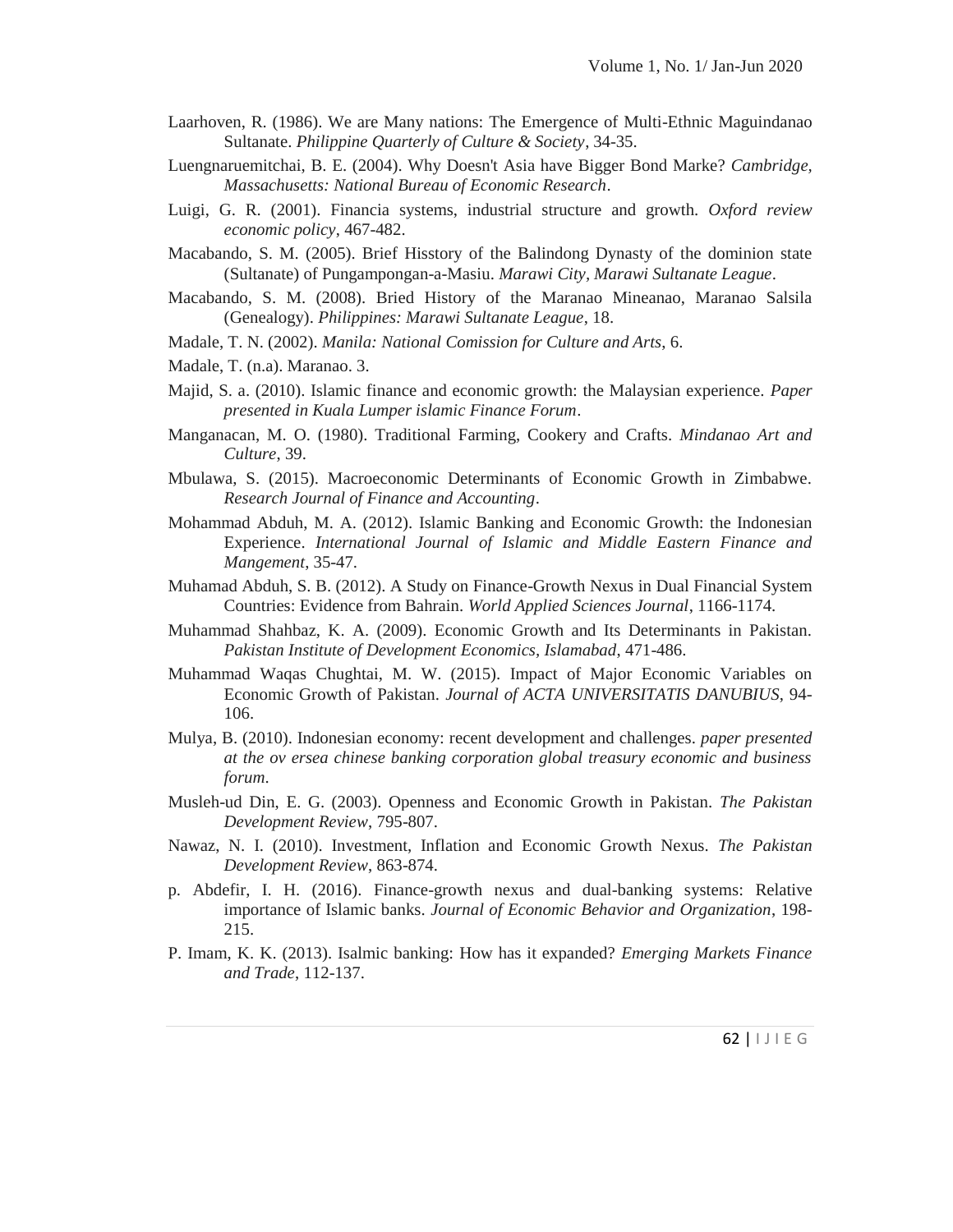- Racman, M. S. (2018). *International Journal of Sciences: Basic and Applied Research (IJSBAR)*, 205.
- Radzewicz-Beeck, A. &. (2009). What Determines Bond Market Development in sub- Saharan Africa. *International Monetary fund working paper*.
- Rahman, S. M. (2015). Financing Universities through Waqf, Pious Endownment: Is It Possible. *Humanomics*, 1-29.
- Rehana Siddiqui, A. M. (2001). Debt and Economic Growth in South Asia. *Journal of Pakistan Institute of Development Economics, Islamabad*, 677-688.
- Republic of the Philippines, T. P. (2017, August 1). Retrieved from https://lanaodelsur.gov.ph/about/history/
- S, U. O. (2015). Economic Growth in Nigeria: An Empirical Investigation of Determinants and Causal Relationship (1980 – 2012). *American Journal of Economics*, 9-20.
- Saber, M. (1980). Maranao Resistance to Foreign Invasions. *University Research Center, Mindanao State University*, 23.
- Said, A. (2011). Does the Use of Sukuk (Islamic bonds) Impact Islamic Banks Performances? A Case Study of Relative Performance during 2007-2009. *Middle Eastern finance and Economics*, 66-76.
- saim Kaya Dibi, I. T. (2014). The Growing Prominence of urkey in the Global sukuk Market: An overview. *Procedding of the 2nd International Conference on global Business, Economics, Finance and Social Sciences*.
- Saira Faheem Khan, I. U. (2016). Analysis of GDP and Macroeconomic Variables on Economic Growth of Pakistan. *College of Management Sciences*.
- Somwaru, S. S. (2008). Impact of Foreign Direct Investment and Trade on Economic Growth: Evidence from Developing Countries. *American Journal of Agricultural Economics*, 795-801.
- Tamano, M. S. (1985). Decision-Making and Social change in Rural Moroland. *Marawi City: Mindanao Journal* , 68.
- Tamano, M. S. (n.a). 62-63.
- Temple, V. S. (2009). Macroeconomic Stability and the Distribution of Growth Rates. *The World Bank Economic Review*, 443-479.
- Tokhais, I. (1908). *Leiden*, 24:1.
- Tokhais, I. A. (1982). Social Justice in Islam. 81.
- Tokhais, I. (n.a). 82-83.
- Tokhais, I. (n.a). *Mishkal al-Masabih*, 376.
- Turkhan Ali Abdul Manap, M. A. (2012). Islamic Banking-Growth Nexus: Evidence from Toda-Yamamoto and Bootstrap Granger Causality Test. *Journal of Islamic Finance* , 59-66.
- bles on GDP<br>63 | I J I E G Umar Kibria4, M. U. (2014). Exploring the Impact of Macro Economic Variables on GDP Growth of Pakistan. *Research Journal of Management Sciences* .